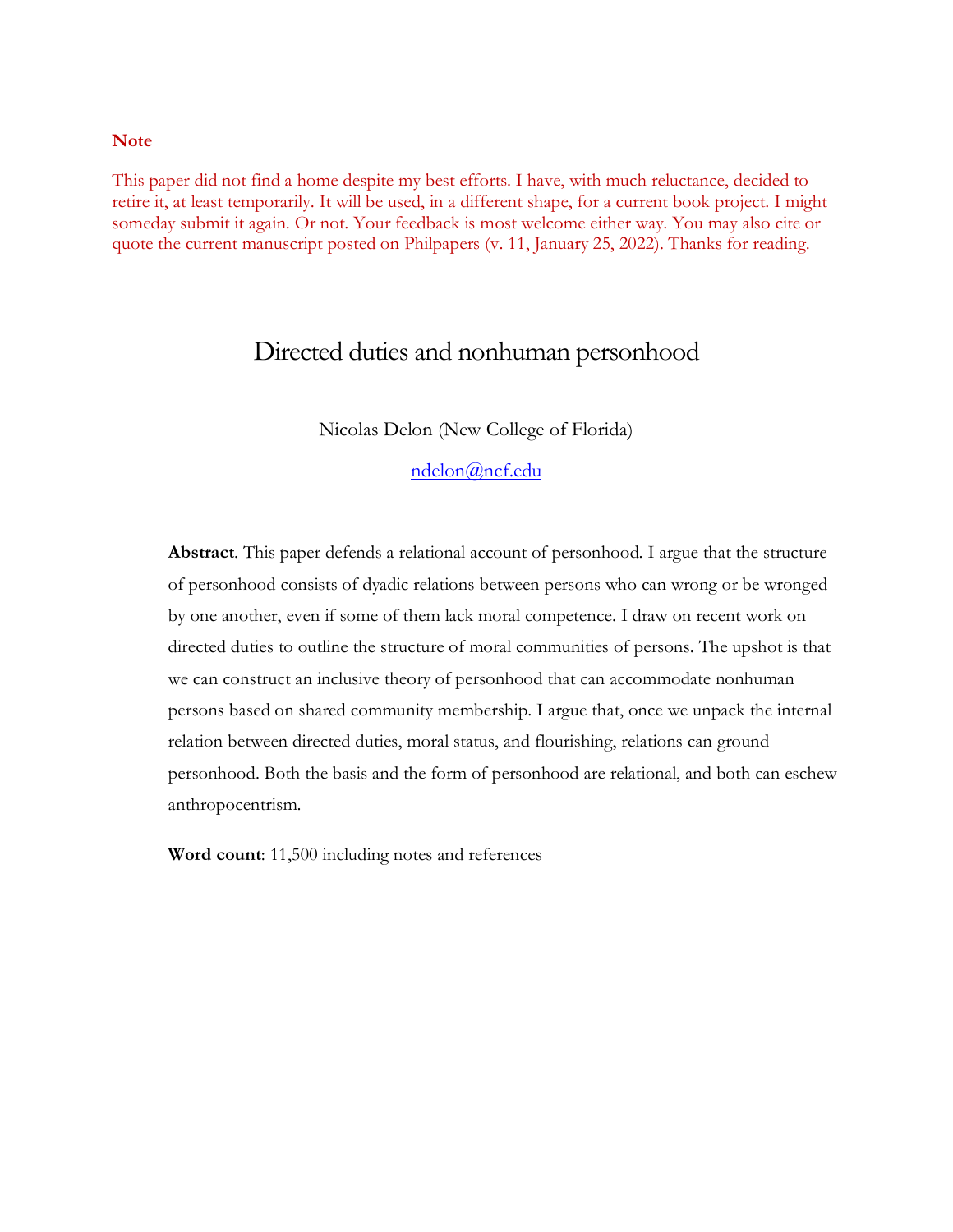## **I. Introduction**

Is my cat a person? What, if anything, do I owe to this fellow creature laying on the couch, who cannot speak, enter formal agreements, promise, or be held responsible? My cat, after all, belongs in our community, like many other nonhuman companions, workers, and other animals used as sources of entertainment, research subjects, and food. And she belongs in a way that appears distinct from the plants, or the ants for that matter, that populate my garden. Put crudely, my aim in this paper is to convince you that, if you're tempted to agree that I owe anything directly *to* (not just *concerning*) my cat, then you should also see her as a person. In doing so, I am resisting the current temptation to ground nonhuman personhood in cognitive capacities, but also filling a gap in the literature on directed duties. So, I will explicate the structure of a certain kind of moral status personhood—and to argue that it allows for nonhuman (animal) persons—and more broadly than the usual suspects such as chimpanzees (Andrews et al. 2018). The thesis has two parts. First, the fundamental structure of personhood—both its form and ground—is *relational*. Understanding what makes us persons is to understand the correlative structure of personhood and communities. Second, a relational theory of personhood can account for *both* the personhood of nearly all humans<sup>1</sup> and that of many animals, including cats, dogs, pigs, and cows. By clarifying the structure of personhood as consisting of dyadic duties, and including animals within their purview, I offer an

<sup>1</sup> I assume for convenience that such an account must include the cognitively disabled, young children, and infants. Accounts of the higher moral status of human beings sometimes also include late foetuses but not early foetuses, embryos or anencephalic infants (see e.g., Jaworska and Tannenbaum 2014: 255, 269; Kagan 2016; compare Schechtman 2014; Waldron 2017: 233-5).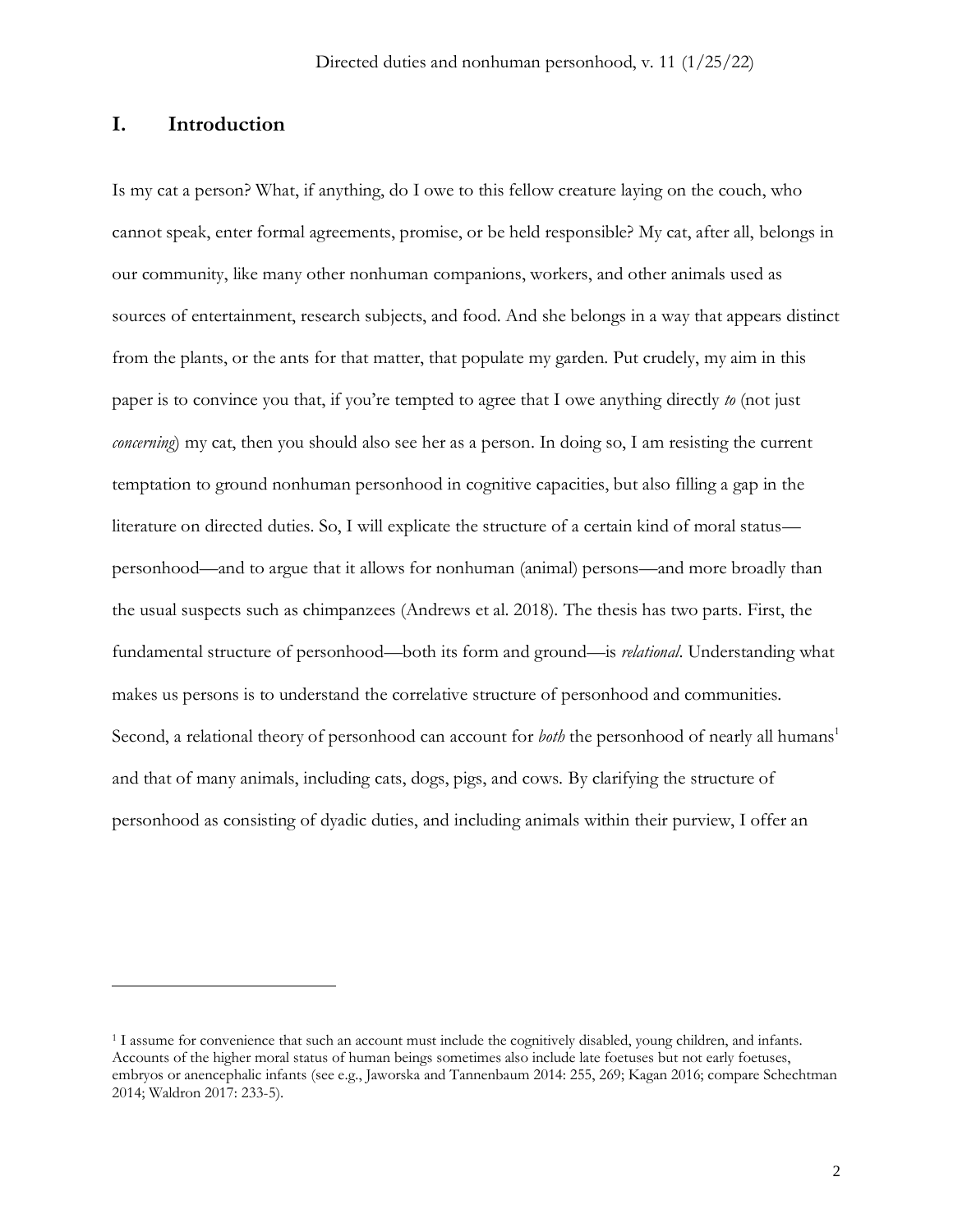account nonhuman animal personhood that does not rest on cognitive sophistication, and so can be inclusive with respect to both humans and other animals.<sup>2</sup>

But first a clarification. This paper is about *moral* personhood. Historically, moral personhood has been tied to metaphysical personhood, largely owing to Locke's legacy. Recent descriptive accounts of animals as persons follow the Lockean legacy in giving pride of place to self-awareness (Rowlands 2019). According to Locke, a person is "a thinking intelligent Being, that has reason and reflection, and can consider itself as itself, the same thinking thing in different times and places" (1975: §2.27.9). Further, "person" is a "Forensick Term appropriating Actions and their Merit; and so belongs only to intelligent Agents capable of a Law, and Happiness and Misery." (§2.27.26) In other words, persons can be held accountable, because they are self-reflective and can make informed decisions. In what follows I won't say much about metaphysical personhood and its relation to moral personhood (see the brief remarks at the end of Rowlands 2019), mainly because I argue that our duties do not depend on our descriptions of individuals' psychology. I take it from granted that there are persons and that we owe them specific treatment. The question is what grounds those duties and what shape they take, and my answer is relational all the way down.

I proceed as follows. Section II unpacks The Challenge of Scope, namely identifying two competing pressures on theories of moral status: the equality of persons and the moral status of other animals. Section III sketches the conceptual groundwork of a relational theory of personhood drawing on relational theories of moral obligation and directed duties, which are owed to an individual such that

<sup>2</sup> Andrews et al. (2018: Ch. 4) consider community-based accounts of personhood but their focus is chimpanzees and they do not engage with theories of directed duties.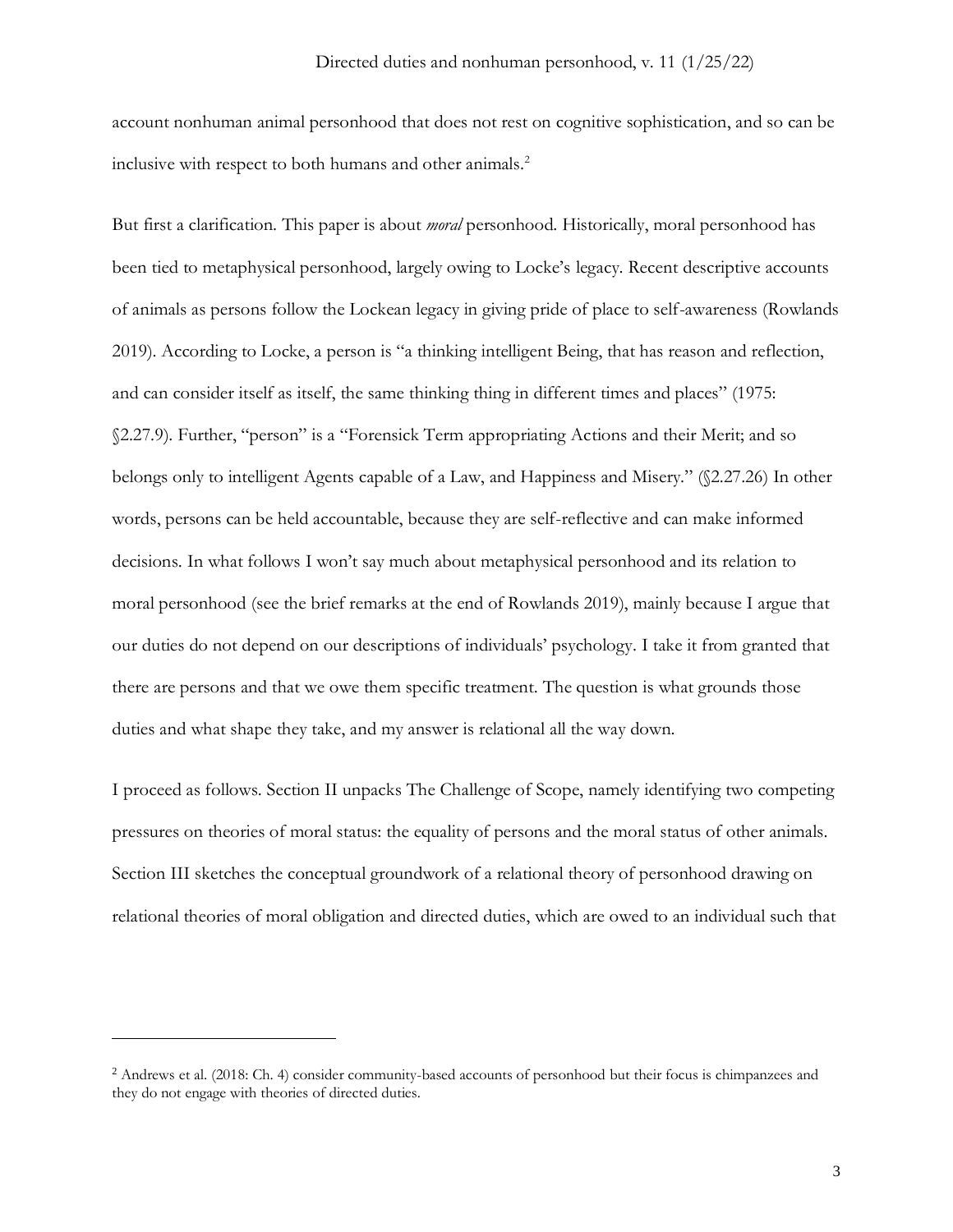flouting them amounts to *wronging* that individual.<sup>3</sup> With this conceptual apparatus in the background, Section IV discusses an attractive view of personhood centered on the structure of community, Marya Schechtman's (2014) "Person Life View." I address the limitations of the view and extract a template for nonhuman personhood. Section V then proceeds to the construction of a theory of personhood from that template, eschewing anthropocentrism and incorporating the promise of a relational approach. Section VI responds to objections.

## **II. The Challenge of Scope**

On the standard interpretation, having moral status means that one's well-being or interests matter morally for their own sake. Moral status encompasses two ideas: moral *considerability* and moral *significance*—respectively, whether and how much one counts morally. I also assume the *moral relevance of interests*: status-conferring properties are determined by an entity's interests, good or capacity for well-being. In response to the variance and overlap of psychological capacities both between and within species, moral individualists (Rachels 1990; McMahan 2002; 2005) have maintained that *only the intrinsic properties of individuals determine moral status*, properties of the entity itself, rather than the social or biological groups of which it is a member. What matters to how we treat a bonobo, or a

<sup>3</sup> Moral individualism is a view about the *basis* rather than the *form* of moral obligations. It is, as such, compatible with both monadic and relational obligations. Consequentialists are typically concerned with monadic duties (to maximize the good). Many non-consequentialists also ground moral status on some intrinsic property, such as rational agency, yet claim that the bearers of moral status are the objects of directed duties (Kamm 2007). A relational account of the *basis* of personhood is also compatible with both monadic and relational obligations. Thus, a utilitarian might say, a person is someone who stands in a certain relation to us, and we should maximize the happiness of persons; or a deontologist might say, the community of rational agents grounds duties to (not) do x, period. My relational account states that the basis of obligations is itself relational, not intrinsic.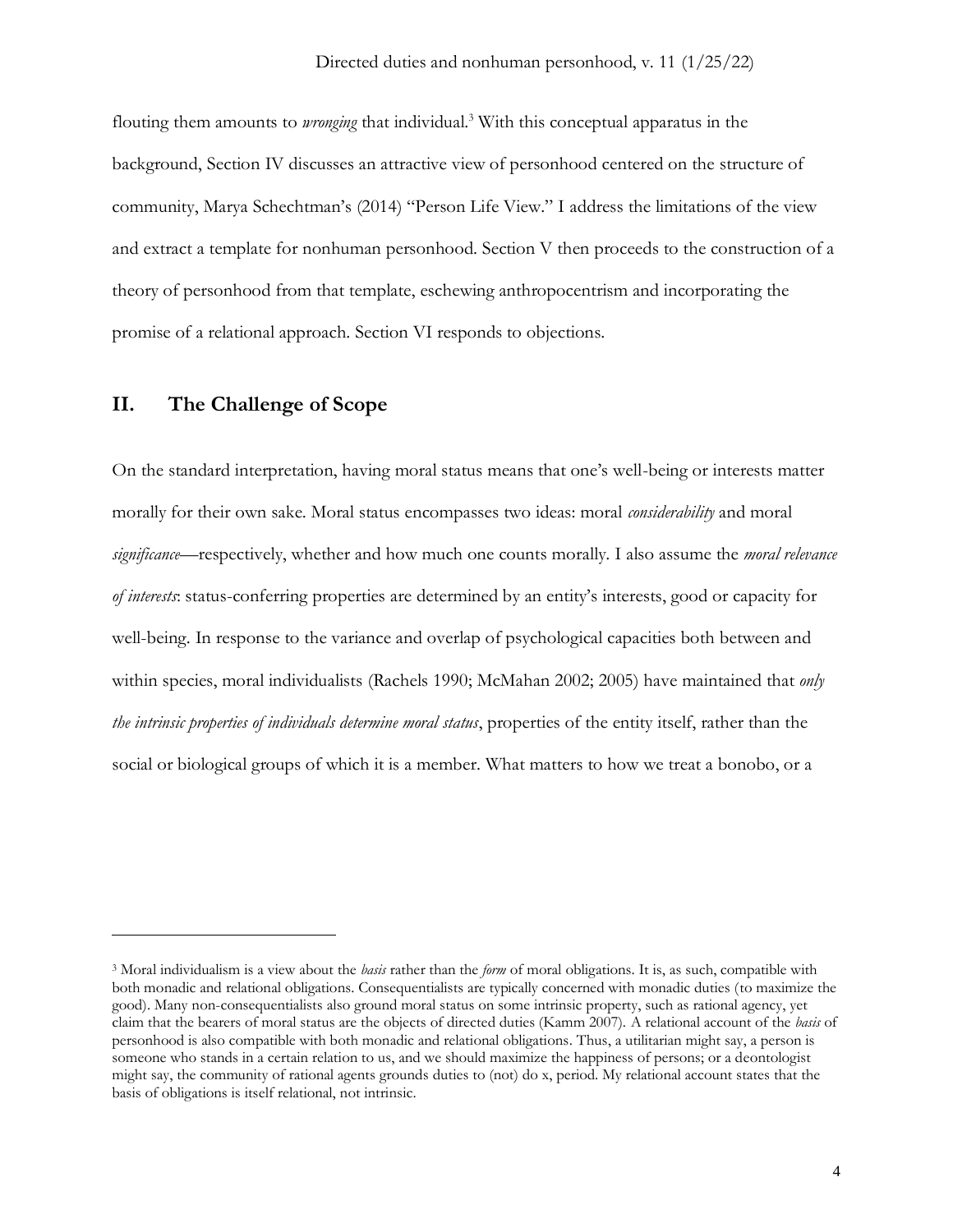human child are their similarities and differences in consciousness, and emotional, intellectual, and social abilities.<sup>4</sup>

Now consider two widely held claims:

- **Human equality** nearly all human beings, including infants and cognitively disabled humans, have full moral status (FMS) (equal status higher than basic moral status) regardless of their actual capacities.
- **Degrees of status** nearly all nonhuman animals with cognitive capacities comparable to those of infants and cognitively disabled humans have *at most* basic moral status.

Human equality applies to humans who once had person-typical abilities (prior to coma, dementia, or non-congenital disability), normally will have them (normal fetuses, infants, and young children), or could have had them (cases of severe cognitive disability). The Challenge of Scope is to affirm the conjunction of both claims (henceforth [Conjunction]), in the face of the wide empirical variation of the grounds of moral status, without relying on morally arbitrary factors such as bare membership in the species *homo sapiens*.

The challenge is not new (Arneson 1999; Carter 2011; Rawls 1971: 504-12; Sangiovanni 2017; Scanlon 1998: 185-6; Waldron 2017; see McMahan 2008 for discussion of the difficulties<sup>5</sup>), but recently philosophers have revived it while eschewing speciesism—the idea that a human's interests count more *just because* they are human. Recent attempts include Jaworska and Tannenbaum's (2014;

<sup>4</sup> Throughout the paper, I assume that *basic* moral status, i.e., one's being a subject of moral consideration, having one's interests count directly, depends on some necessary and sufficient property such as sentience. I also assume that many animals have basic moral status.

<sup>5</sup> For claims that being human in and of itself matters, see Diamond (1991); Kittay (2017); Steinbock (1978); Williams (2006).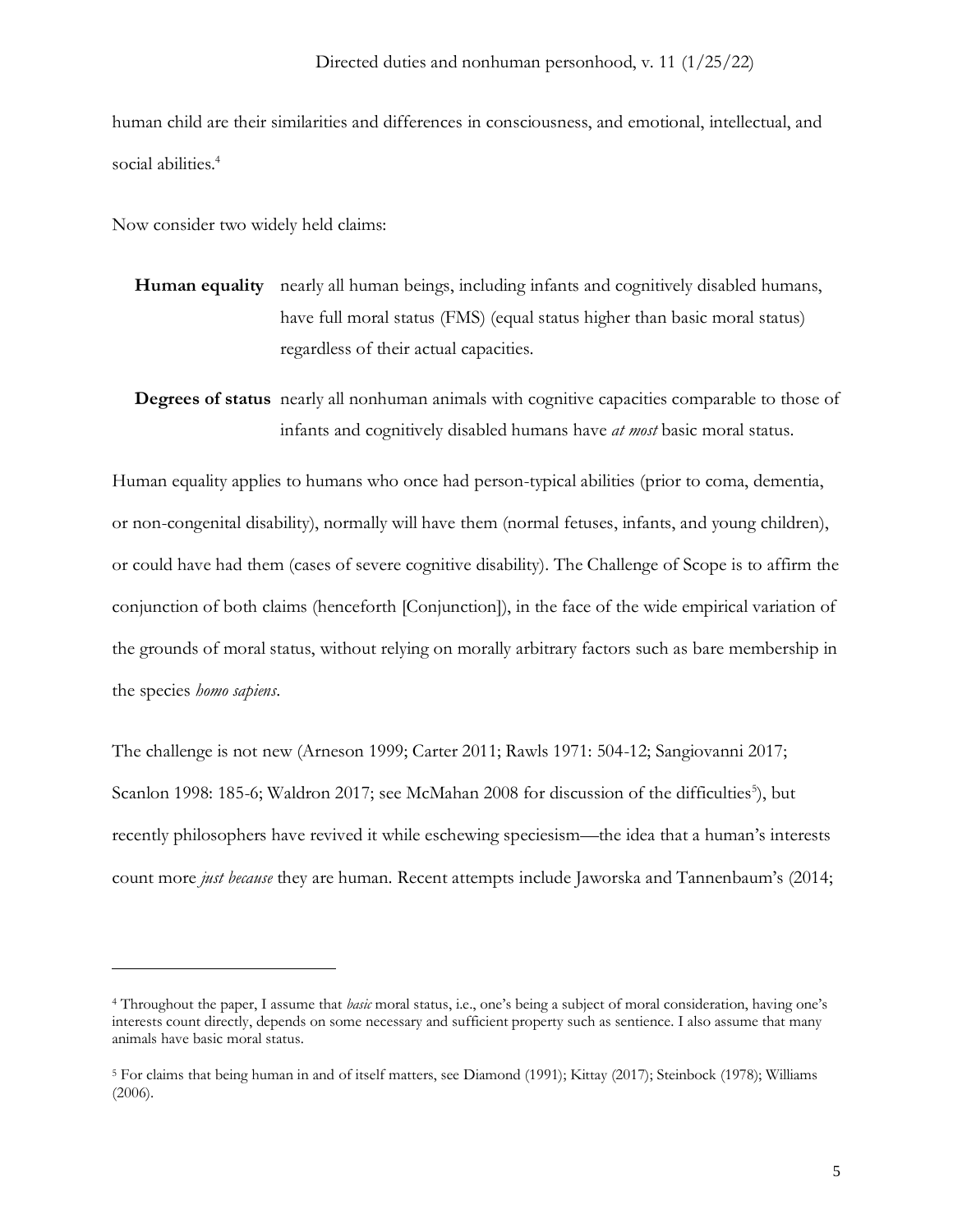2015) "person-rearing relationships" view, Kagan's (2016; 2019) hierarchical "modal personism", and S. Matthew Liao's (2010; 2012) "genetic basis" account. Rather than offer new criticisms of these accounts, 6 I motivate an overlooked option. Several authors have offered promising analyses of duties variably dubbed "directed", "relational", "dyadic" or "bipolar" as a central part of morality, yet the implications for the scope of personhood remain underexplored. My contribution will be to draw on their promise to explicate the relational structure of personhood and argue that it includes other species.

Why does the Challenge of Scope matter? First, it matters if we believe that persons are susceptible to more serious wrongs<sup>7</sup> than others, or if personhood marks inviolability or dignity. Persons are more generally the kind of beings that one ought to treat *as persons rather than things*. <sup>8</sup> Typically, persons have distinctive claims to liberty, respect, life, bodily integrity, privacy, socialization, and political participation, and rights not to be exploited, subjugated, or humiliated. People are not property; they are not mere things. For instance, if the exercise of autonomy is intrinsically valuable for persons, or if death harms them more than it does other animals, persons have claims that other animals lack. If you believe the death of a child matters more than the death of a dog, (Conjunction) can account for this intuition too. (Conjunction) reflects the commonsense idea that human lives are

<sup>6</sup> See DeGrazia (2014) and Timmerman and Fischer (2019) on Jaworska and Tannenbaum (cf. Jaworska and Tannenbaum 2015); DeGrazia (2016), McMahan (2016) and Singer (2016) on Kagan; Grau (2010) on Liao (cf. Liao 2012).

<sup>7</sup> According to Kagan (2019), persons' interests also count *more* than the similar interests of nonpersons. While I think personhood entails distinctive claims, it does not involve weighing equivalent interests differently.

<sup>8</sup> Though, see Schroeder (2019) for a compelling argument that sometimes we owe it others to treat them also as things.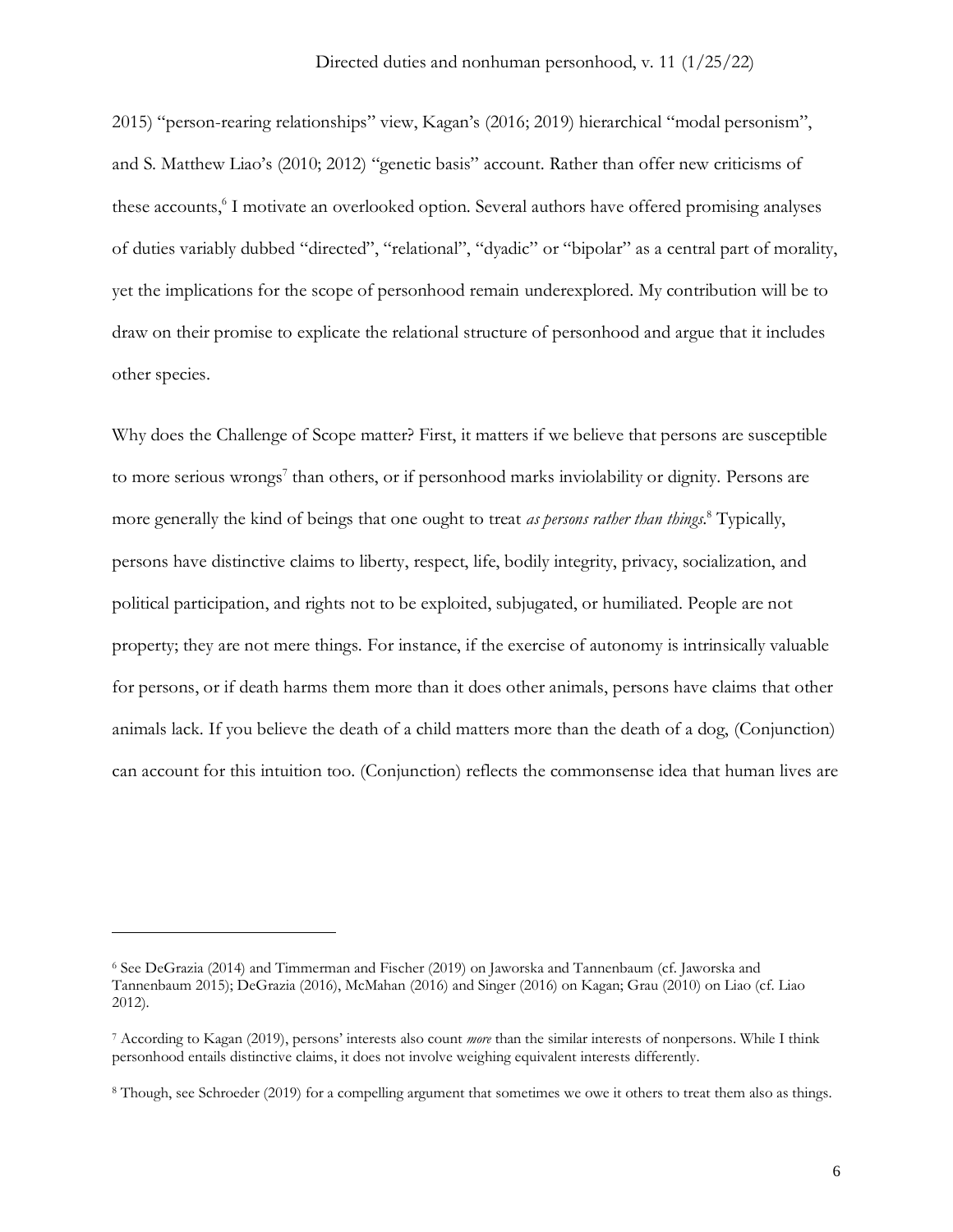*equally* valuable, and *more* so than animal lives. Persons are co-equals, including the severely mentally disabled, infants, children and, more controversially, fetuses.

One desideratum of a theory of personhood is to explain on what grounds we relate to one another as equals. Such grounds may rest on interpersonal relations or individual features. I view our obligations to persons as relational in form *and* grounded in relationships. By interpersonal relations I mean, not just friendship, love, trade, and conflict, but also practices of responsibility (reactive attitudes, punishment), matters of autonomy (paternalism, education), and political organization (distributive justice, representation, participation). Some authors construe persons as constituted by social practice or a complex of attitudes (Beck and Oyowe 2018; Chappell 2011; Diamond 1978; Lindemann 2014; Schechtman 2014; Wagner 2019). My account aligns with them in rejecting moral individualism. However, the link between directed duties and the grounds and the scope of personhood remains underexplored. Hereafter, I link the structures of the moral community, personhood, and directed duties. In the next section, I draw on recent work on directed duties to outline these structural links. I discuss "Relational Primitivism", a view recently defended by Ariel Zylberman (2019), and make critical amendments to let animals in.

### **III. The relational structure of personhood**

The guiding thought of the relational account is that persons do not exist in isolation. In a slogan: *We* are persons. Being a person implies being a member of a community of persons. But how do we move from the descriptive claim that we are persons together to the normative claim that persons are tied by deontic dyadic relations? The relational account justifies that move. In this section I canvas the relationships between directed duties, personhood, and wronging, but I also identify the limitations of extant accounts of directed duties.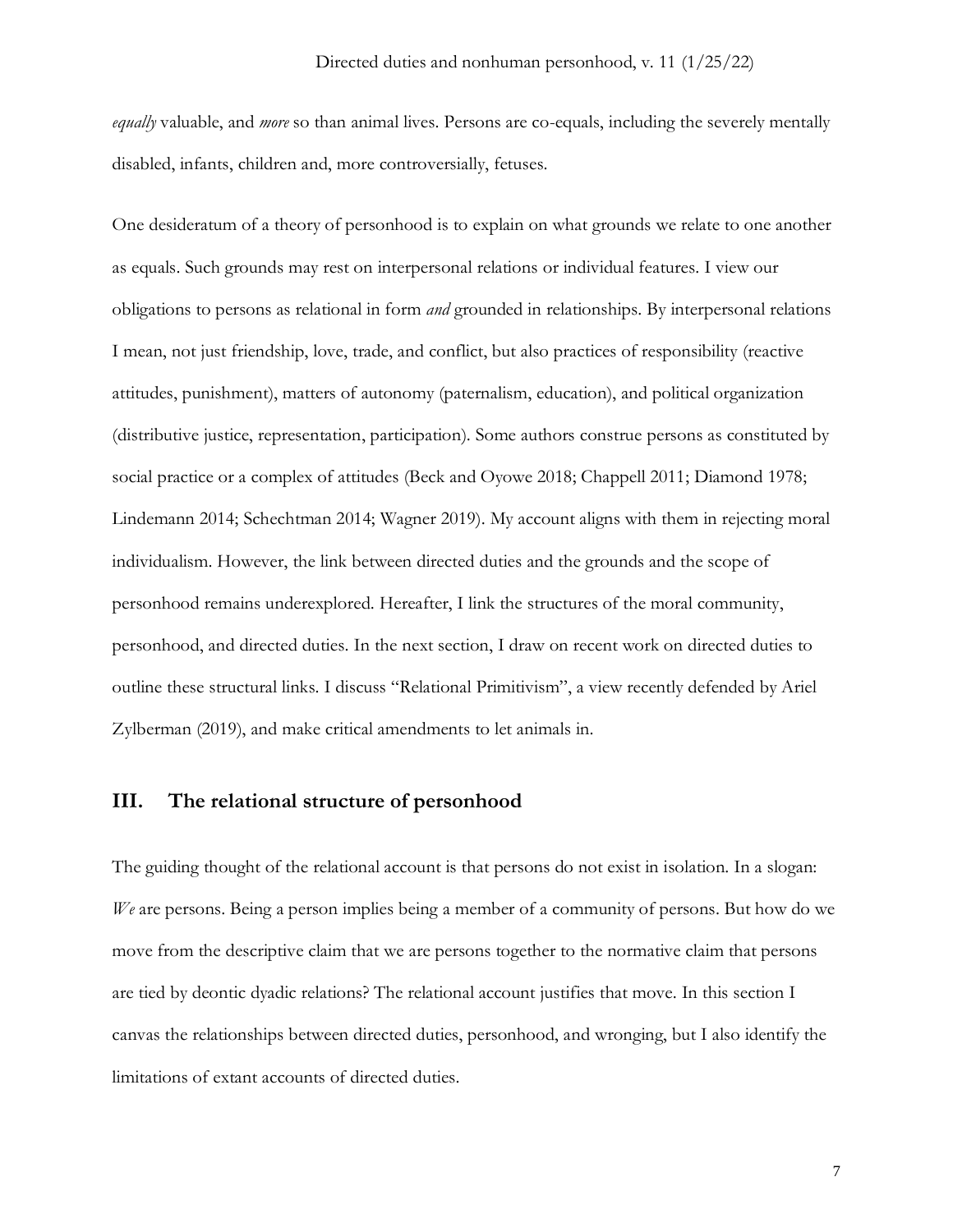The standard view is that moral personhood depends on individual characteristics. David DeGrazia (1996: 210; 2007: 320), however, argues that personhood is a cluster of features susceptible of degree and vague in application: autonomy, rationality, self-awareness, linguistic competence, sociability, moral agency, and the capacity for intentional action. These features themselves are informative enough, and more so, than the predicate 'person'.<sup>9</sup> So construed, persons exist prior to the communities that comprise them. The standard view overlooks that individual characteristics do not exist in a vacuum but take root and grow inside communities, enabled by environmental, social, and cultural factors. One may then want to reverse the direction of explanation: communities exist prior to the persons that they comprise. However, I propose a third way: that communities and persons are not just causally related but *co-constitutive*. Causally speaking, communities supply the necessary background for the existence and development of persons, who in turn maintain the scaffolding necessary for communities to keep producing persons. But more fundamentally, we cannot conceive of persons and their communities independently. Interactions among persons constitute a community of persons, which is neither a preexisting community gathering persons nor a mere collection of persons.

## *A. Directed duties*

The idea of co-constitution underscores the normative structure of personhood. Instead of thinking of persons as holders of *monadic* deontic claims grounded in *intrinsic* properties, I explain how the *relational* structure of the community of persons generates *dyadic* deontic relations. Thus, my view differs from the view that persons hold relational deontic claims in virtue of their intrinsic

<sup>9</sup> Tom Beauchamp (1999) criticizes the notion of moral personhood as unhelpful because attributions of the relevant individual capacities are fraught.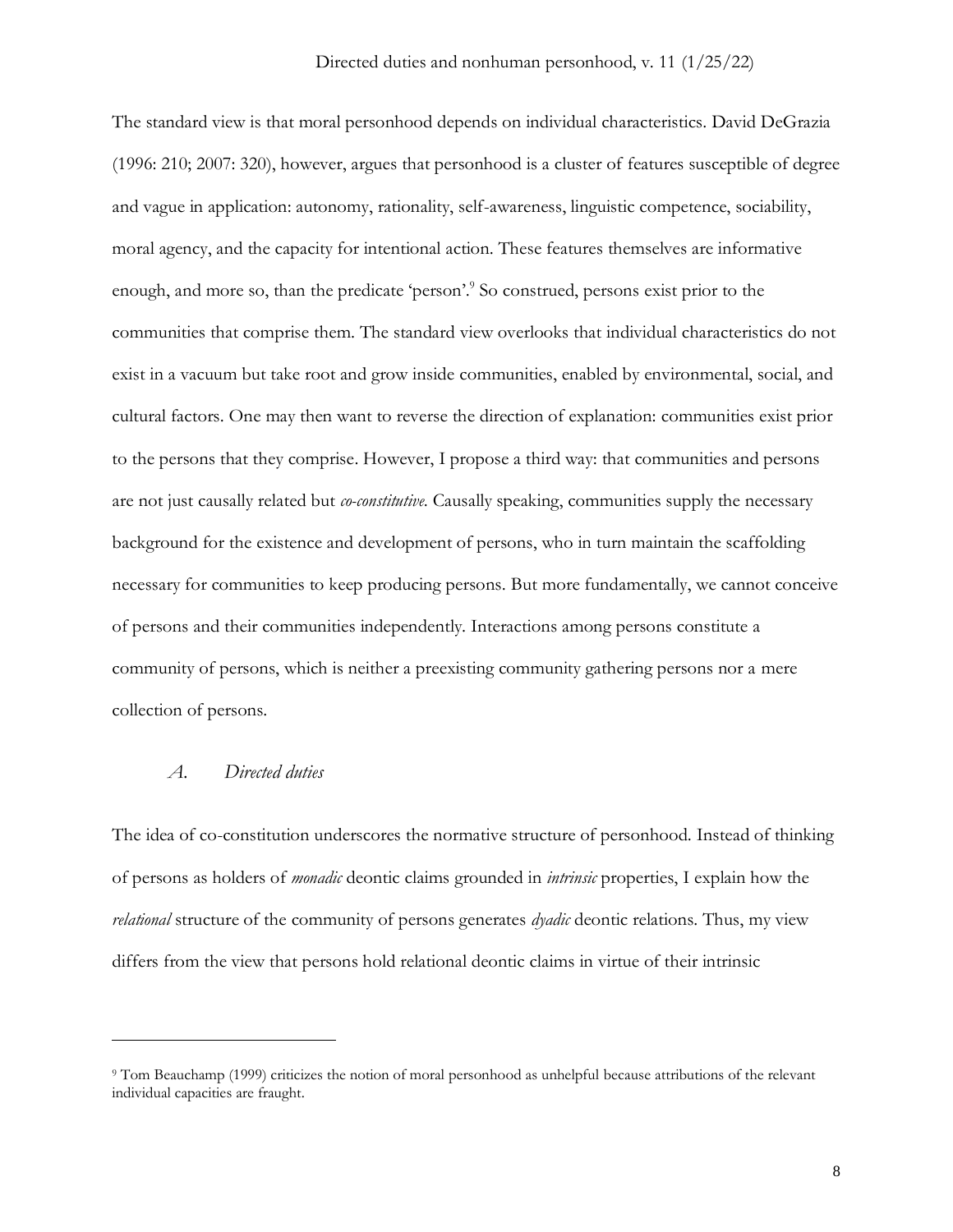properties, such as versions of contractualism and deontology. <sup>10</sup> Hence, persons are constituted by and constitute the set of possible deontic dyads between claimholders and duty-holders. This set coincides with the scope of what we owe to each other, albeit not with the whole of morality, which may include virtues and duties regarding works of art and the environment (Scanlon 1998: 171–6). Arguing that the set includes nonrational animals means *expanding* the scope of what we owe to each other (*pace* Scanlon 1998: 177–88; Kamm 2007: 232–3; Kumar 2003).

Moral obligations in general have a few essential features (see Wallace 2019, especially on the first two features). First, they provide agents with Razian *exclusionary* (if defeasible) reasons for agents' deliberation; not just considerations among others, but reasons that normally override the normative force of other considerations (say, aesthetic or prudential reasons). As such, they are normatively *binding* on the agent, they operate as practical requirements constraining the scope of what agents may do. Third, the agent is a fitting target of *blame* if they fail to meet their obligation.

Directed duties exhibit a distinctive structure: *wronging* parties to the dyad can occur, beyond doing wrong *simpliciter*. Accordingly, the object of the duty has standing to blame the agent–blame is here positional. The following extensionally equivalent formulas (Darwall 2013: 28; Thompson 2004: 335; Zylberman 2019: 8) exhibit the positionality of parties to, and the corresponding *direction* of, directed duties (i.e., A's relation to B does not entail that B bears the same relation to A):

It is required that A  $\varphi$ s because B has a claim against A that A  $\varphi$ s

A owes it to B to φ

<sup>10</sup> Zylberman distinguishes between *evaluative* judgments ('It is good that A φs'), *simply deontic* judgments ('It is required that A φs'), and *relational deontic* judgments ('It is required that A φs because B has a claim against B that A φs'). The latter, characteristic of the 'moral ought', represent a deontic requirement owed to another party (2019: 8).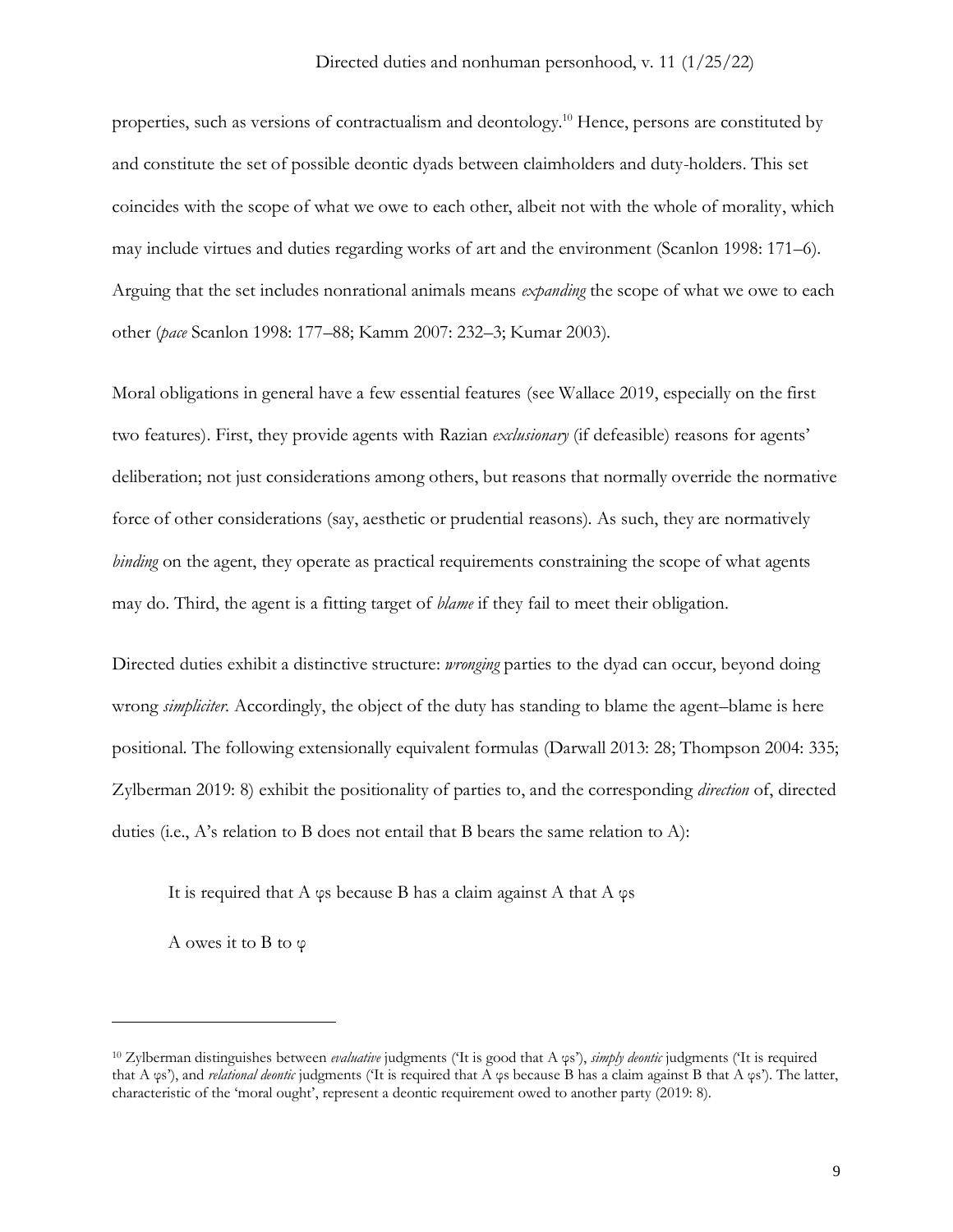A wrongs B by not φing

One may add:

B has standing to blame A for not φing (Darwall 2006; 2013)

Many discussions of bipolar obligations and directed duties follow Hohfeld's (1913) analysis of the correlativity of rights and obligations, if sometimes implicitly (Darwall 2006; 2013; Kamm 2007: 239–41; May 2015; Richardson 2018; Sreenivasan 2010; Thompson 2004; Wallace 2007; 2019; Weinrib 1996; Zylberman 2019). A claim-right necessarily correlates with some obligation owed to the claim-holder. The structure of personhood consists fundamentally of directed duties following this schema.

## *B. Relational Primitivism*

According to Zylberman's "Relational Primitivism", the "moral ought" is fundamentally relational. More precisely, required actions represented by the moral ought are the objects of relational "Hohfeldian incidents" <sup>11</sup> constitutive of personhood. (2019: 8) Hohfeld's *axiom of correlativity* stipulates that directed duties and claims entail one another. Following Hohfeld, Zylberman argues that claims and powers "enjoy justificatory or explanatory primacy" (2019: 10), that is: (i) our original status as persons explains others' correlative duties to us, and (ii) we retain the power to alter our claim-rights or others' duties to us, for instance by releasing a promisor through consent. For instance, if you promised to take me to the movies, but I'd rather you don't so you can focus on your paper, I can release you from your obligation.

<sup>11</sup> Hohfeldian incidents are the four basic elements of rights: claims, privileges, powers, and immunities.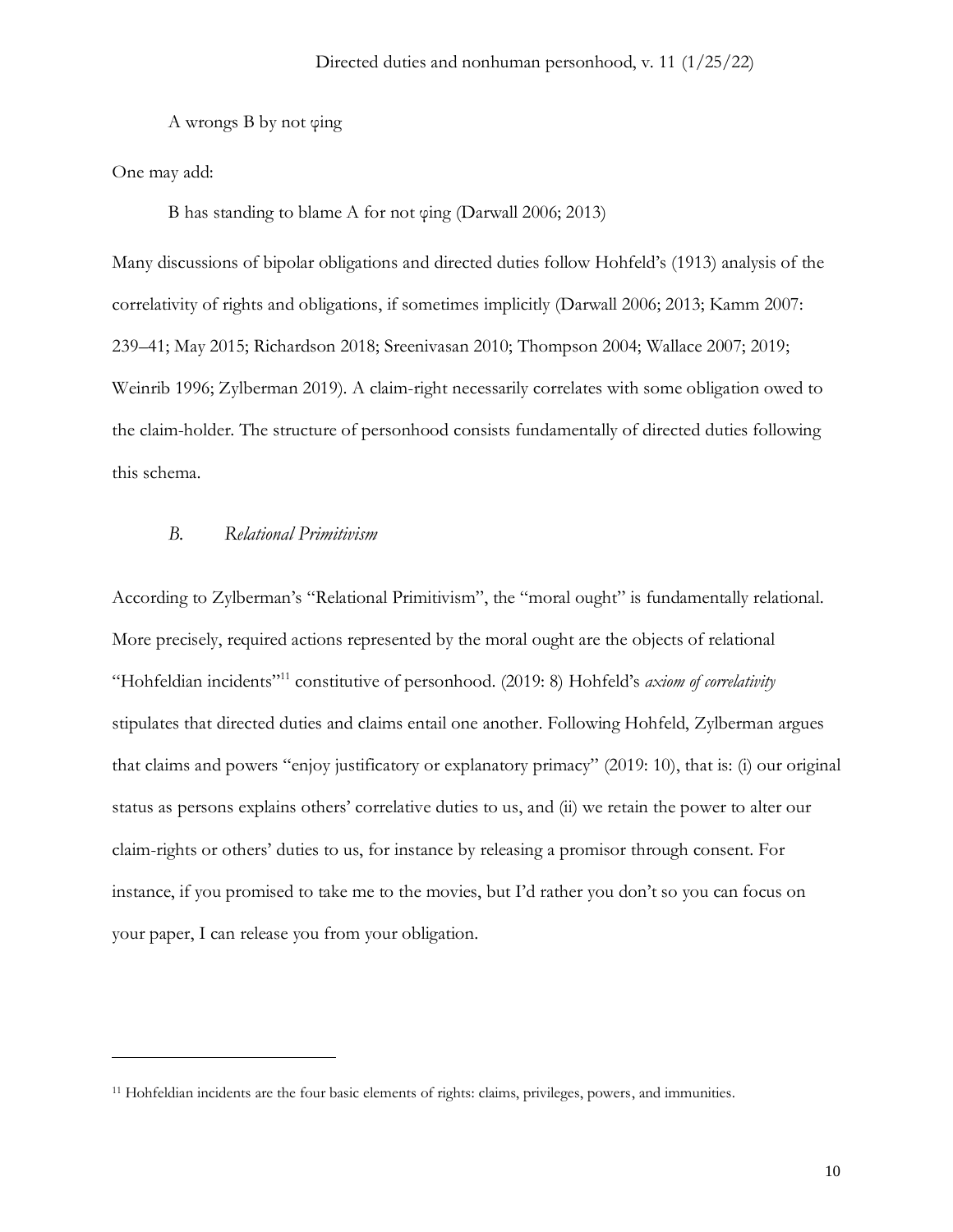Because claims and powers are inherently relational, the deontic status of persons is relational. Relational Primitivism, however, does not purport to spell out the structure of the moral community. In the remainder of this section, I fill in the gaps, using the original claims of persons as the building blocks of a community to spell out the thesis that communities and personhood are coconstitutive. I accept Zylberman's characterization of personhood as a relational property representing "the *agent*‐*as*‐*rights*‐*bearer*" (2019: 9), but I argue that this status presupposes relations between persons and their communities, not the other way around.

Consider Henry Richardson's (2018: 80) succinct definition:

The *moral community* is the open-ended set of all individual persons who can wrong or can be wronged by one another.

On this view, personhood inherently involves dyadic relationships. Monadic duties on their own cannot constitute a moral community (compare Feinberg's (1980) "Nowheresville" where duties but no claims exist). Richardson's definition meshes well with Relational Primitivism. Henceforth, communities denote sets of individuals standing in dyadic deontic relations and the moral community denotes the notional set of moral communities.<sup>12</sup>

The crucial respect in which I depart from Relational Primitivism is by making room for nonhuman persons at the construction stage rather than as a mere possibility. To their credit, theorists of relational obligations allow for some duties to be owed *to* nonrational animals (Richardson 2018: 86- 8, 129-32; Wallace 2019: 101-20, 154-5, 271; *pace* Darwall 2006: 29, 43, 80, 95, 302; 2013: 28; Kamm

<sup>12</sup> Richardson (2018: Ch. 4) discusses the possible, if non-actual, unity of the moral community, Wallace (2019) the notional cosmopolitan community of equals.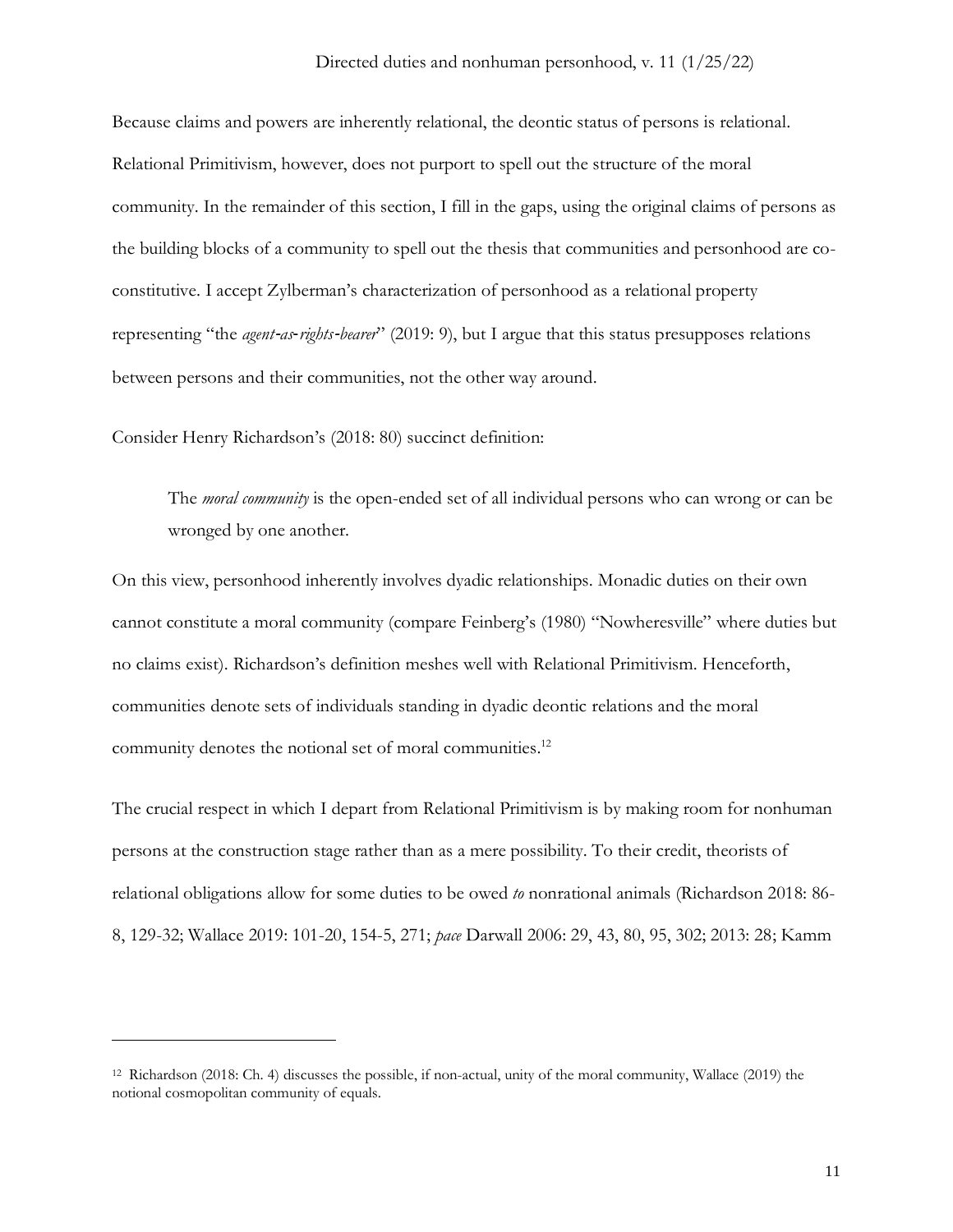2007; Kumar 2003; Scanlon 1998). Zylberman (2019: 19-20) even draws on Tom Regan's (1983) theory of animal rights to hint at animals' "proto-personhood". These are, however, allusions, not infrequently in tension with the primary focus, human equality. Of all, Richardson takes the possibility of nonhuman persons most seriously. Two features of his definition thus bear emphasizing: the inclusive disjunction (not all persons are moral *agents*) and open-endedness (not all persons are *human*). The disjunction must be inclusive to allow for the personhood of humans who cannot wrong others because they lack capacities for moral agency. Open-endedness has the virtue of eschewing anthropocentrism. I address each feature in turn.

### *C. Claims and powers*

Authors have been keen to note that the concept of directed duties does not entail reciprocity, as suggested by the very notion of direction. Rights-bearers need not be duties-bearers. Thus, a relational account of personhood does not require that persons be (actually or even potentially) morally competent or possess Lockean "forensic" capacities.

One could argue that, as Hohfeldian incidents, powers are a source of claim-rights, therefore that nonrational animals cannot have claim-rights since they lack normative powers, or the abilities required to intentionally alter one's claim-rights and others' liabilities (Hohfeld 1913; Hart 1972). Such powers include consent, the capacity to enter contracts, to transfer property, to sue, etc. With consent, claim-holders can waive their claim-rights and release others from their duties. However, accepting that powers can create or modify claim-rights does not entail that all claim-rights stem from powers. Even if persons possess original powers insofar as they are rational, an inclusive theory of personhood does not require it. Moreover, while I will not rest my case on this argument, if animal agency involves certain normative powers such as assent or dissent, and if such powers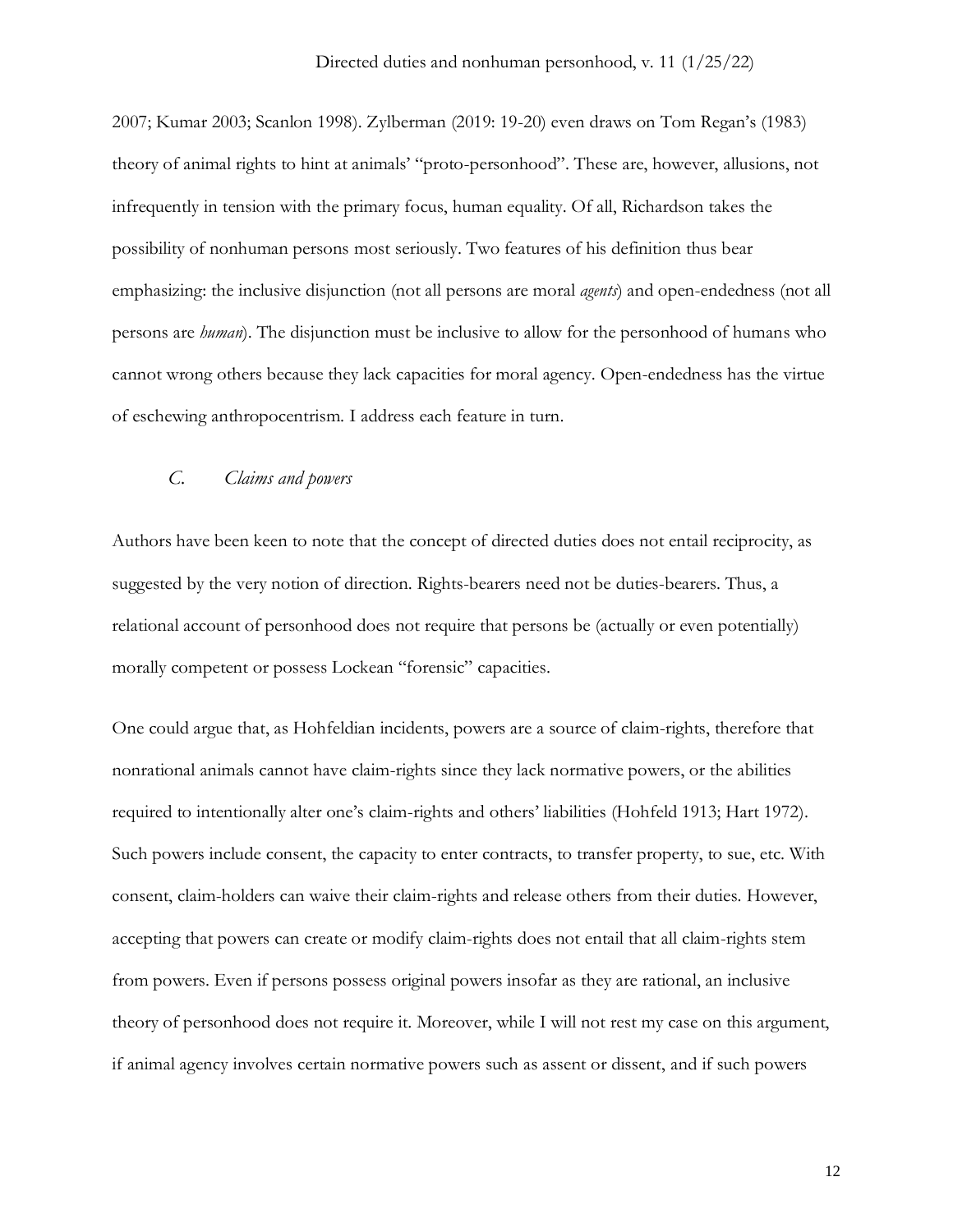suffice to ground rights, then we may infer than animals have rights even if they lack moral agency (Healey and Pepper 2020) (see §V.D below).

Since other animals are not moral agents, we do not have claim-rights *against them* and may not blame them. But they have claims against us and we can wrong them. They cannot blame us, but we can be appropriate targets of blame by third parties. Likewise, norms of praise and blame do not fully apply to children, yet we can clearly wrong them and be appropriate targets of blame for flouting our duties to them.

Although the emphasis is arguably on *original* claims (2019: 12), Zylberman introduces an ambiguity by situating powers within the original status of persons. Original claims contrast with "contingent" or "acquired" ones. They include: "the claim not to be deceived, enslaved, tortured, murdered, or persecuted for your beliefs." (2019: 9) *Pace* Zylberman (2019: 13-4) and following Wallace (2019), I contend that these acts can wrong us insofar as they affect our interests. Powers can alter whether others can justifiably affect my interests, either because they treat me in accordance with my original claims or because I waive such claims through consent. Powers, like claims, constitute the status of persons insofar as persons have an interest in determining their own lives. But Hohfeldian powers, unlike claims, are not a necessary constituent of personhood. If animals and children are to have any original moral claims, these must be explained by their interests rather than their moral competence. Indeed, when Zylberman (2019: 19) evokes Regan (1983: 271–3) as an example of a relational theory, he fails to note that Regan's view takes as *basic* the fact that animals have a welfare grounding their claims. If Relational Primitivism is to make sense of our duties to nonrational animals and children, it must let go of the explanatory primacy of powers.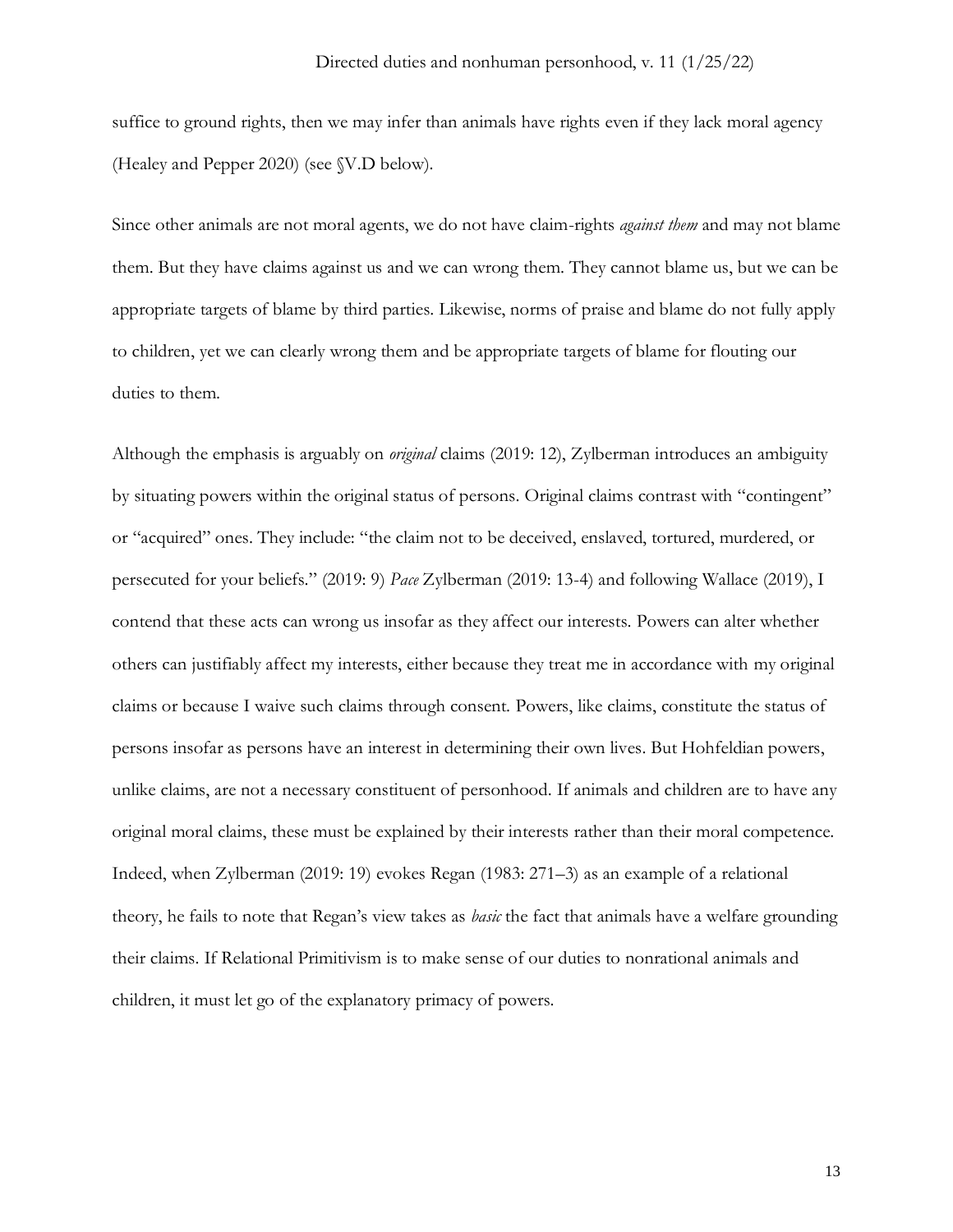## *D. Open-endedness*

Another attractive feature of Richardson's definition is its open-ended character: that current membership in the community does not pre-empt possible membership, and that divisions between communities do not preclude their integration ("articulation") in a unified community. Regarding nonhuman persons, Richardson writes that "it would be a defective conception of the moral community that conceptually foreclosed this possibility." (2018: 82)

This open-endedness suggests a diagnosis for the intuitiveness of (Conjunction). It is part of commonsense because, when thinking of what makes a person, we presuppose a background of interpersonal relationships and practices that are typically human (and roughly Lockean). We see persons as independent, rational, responsible, and self-conscious, engaged in the business of interacting with others based on a shared set of abilities. Persons can understand and communicate with each other, bargain, and hold each other accountable. Such platitudes shape our pre-theoretical conception, and so (Conjunction) seems worth saving. Yet those intuitions are worth challenging, in part for their historical association with the ongoing exploitation of nonhuman animals and subordinate human groups and the narratives that support it.

I return to narratives in Section IV. But briefly, because we see and treat persons as integral members of the moral community, in contrast we tend *not* to see and treat other animals—who are embodied, socialized, and stereotyped as nonpersons—as members of the same community. And we thereby reinforce our pre-theoretical conception of them as nonpersons. Charles Mills has shown how idealizations inherent to ideal theory in political philosophy produce domination and marginalization by ignoring or naturalizing their ideological underpinnings (2017: 72–90). Likewise, I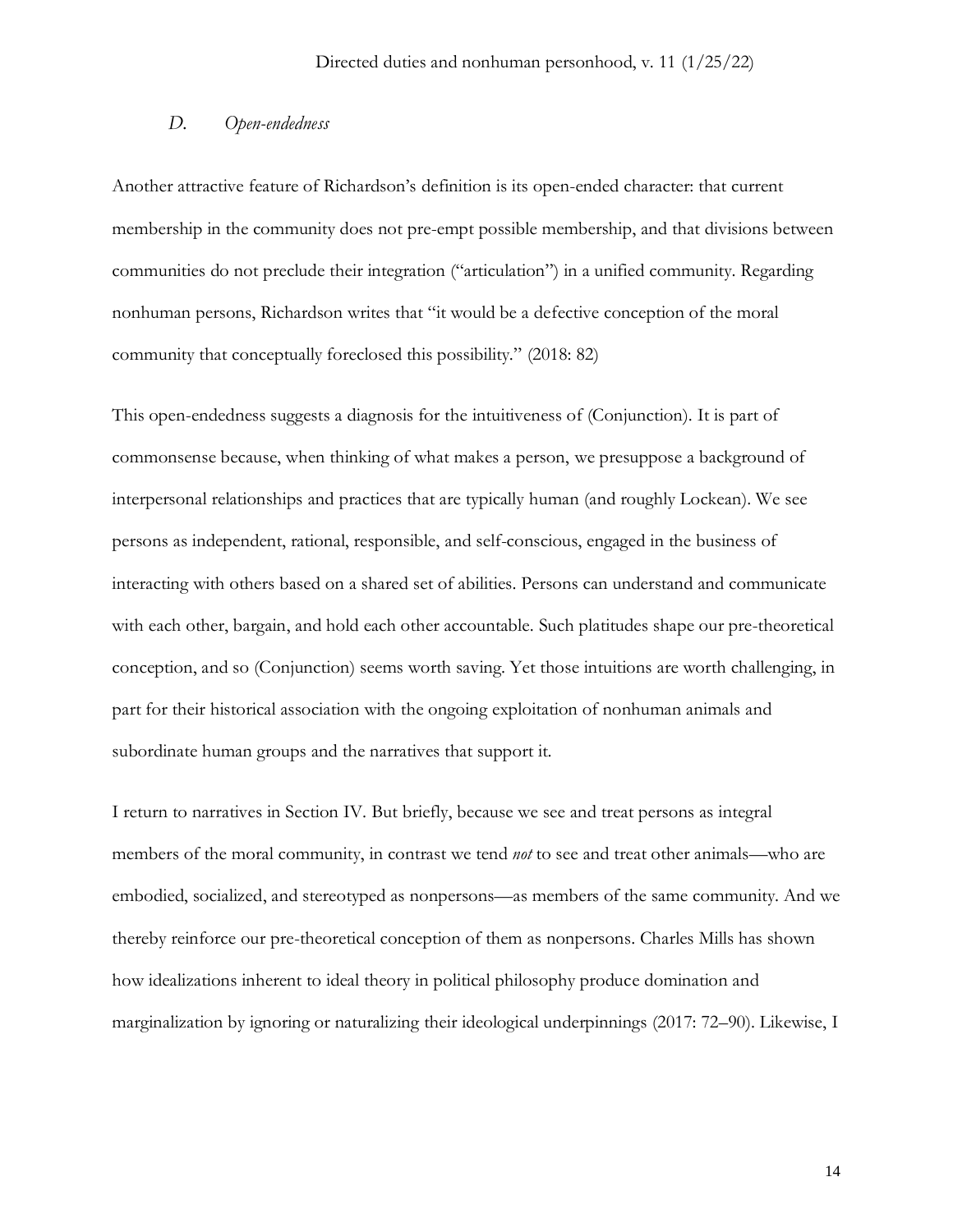suggest, our ideal concept of (Lockean or Kantian<sup>13</sup>) person, when combined with the moral significance of personhood, automatically relegates animals to a subordinate position. This is concerning since our ideal concept and the commonsense conception of persons largely overlap, namely, that of a rational, self-governing individual. Consider this example, from a contractualist account of wronging:

The appeal to "persons" here should be understood to be an appeal to a specific *normative* ideal of the person, the salient characteristic of which is the capacity for rational selfgovernance in pursuit of a meaningful life. (Kumar 2003: 106)

A direct implication of such idealizations is to restrict *a priori* the scope of what we owe to each other. In contrast, Richardson's open-ended definition does not commit that mistake. Once we take seriously the idea that relational duties enjoy explanatory primacy, the individual features of persons are no longer morally fundamental; duties are not grounded in a normative ideal of persons. Rather, we relate to one another as equals despite our empirical differences, and this makes us all persons. There is thus a tension between the commonsense conception of persons captured by 'intrinsic' accounts and the fact that we disregard intrinsic differences in our relations to other people. In contrast, the relational conception does not hinge on intrinsic similarities or differences, and therefore reconciles our moral attitudes with a conception of (moral) personhood as constituted by dyadic deontic relationships.

<sup>13</sup> In making a strong case for directed duties to other animals Korsgaard (2018) falls short of granting personhood proper to any owing to her Kantian conception of personhood. While one may think this doesn't make much practical difference, Korsgaard still considers domestic animals "not as property but as something more like a subordinate population". Treating animals as subordinate is incompatible with personhood in my view.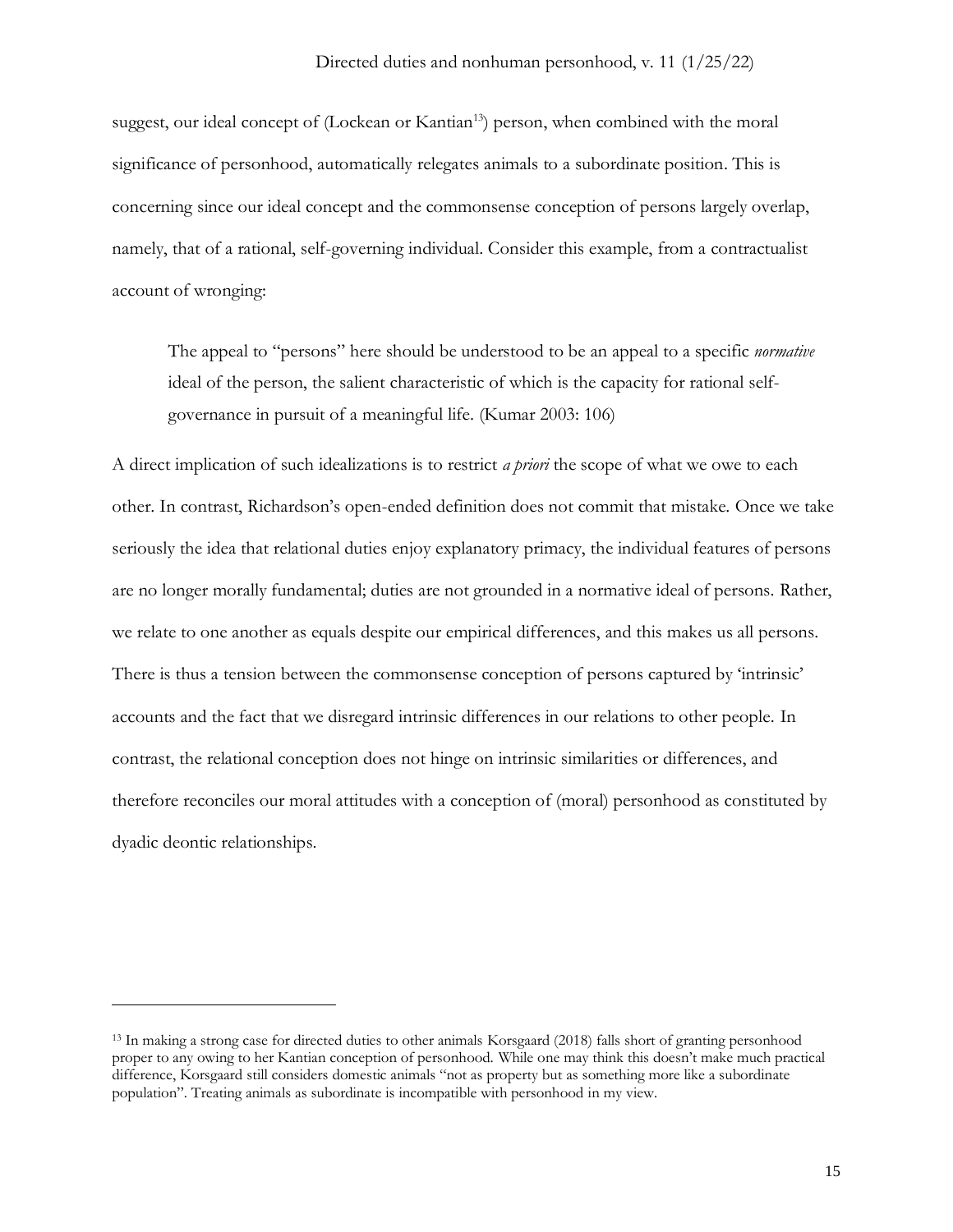Here is a sketch of the forthcoming argument. Membership in a community of persons affects the material conditions of flourishing, in other words which capacities one is likely to develop, which ones are required to flourish, and what sorts of goods and activities one has interests in. Since moral status is about how we should treat others, if relations determine the conditions of flourishing, then they are relevant to moral status. This relationships between flourishing and community, I argue, is due to the relational nature of moral status in general, personhood in particular. My first step will be to show that persons require communities for their existence and their flourishing. For this, I turn to Marya Schechtman's Person Life View (2014). I address its limitations but argue that we can extract a template from it for describing interspecies communities of persons and their normative significance. My second step will be to specify the normative conception of personhood that reflects the flourishing-moral status-community connection, which unsurprisingly at this point, is the relational account previously canvassed.

## **IV. The person life view**

#### *A. Person lives and person-space*

The core thesis of Schechtman's *Staying Alive* (2014) is that the lives of persons involve occupying a "person-space". The Person Life View (PLV) defines persons in terms, not of their capacities, but of the characteristic lives they lead. To be a person is to live a "person life", which consists of the practical interactions characteristic of persons and unfolds in person-space, a locus of *characteristically human practical interests and concerns*, where persons are expected, born, raised, educated, socialized, enculturated, held accountable, loved, cared for, mourned, remembered, and so on. Person-space is a social infrastructure where human-typical attitudes and behaviors are embedded. It is where commerce, work, arts, and science happen, where we become friends, romantic partners, parents,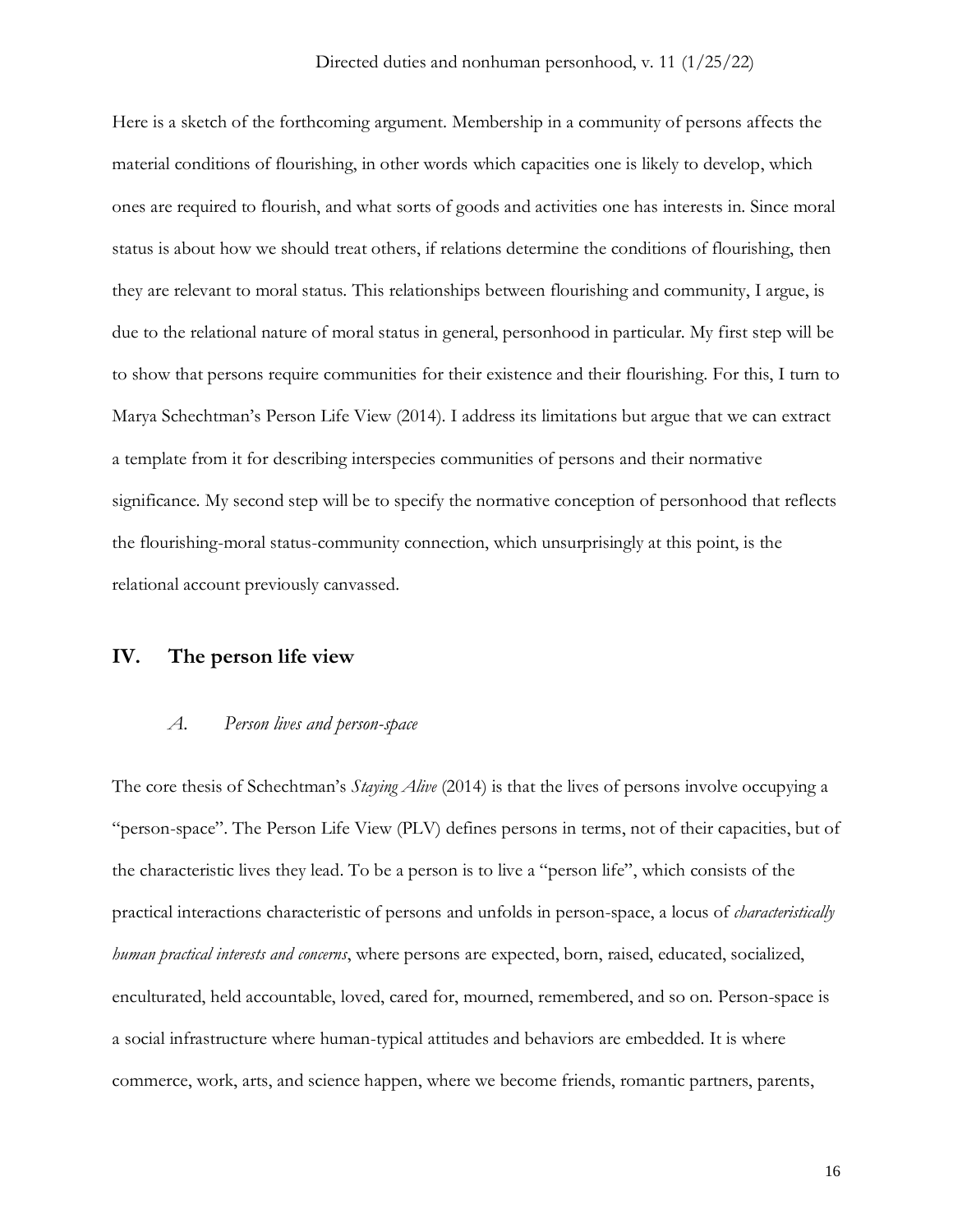and children, where we exercise our civic rights and duties, where we allocate social burdens and benefits, where we hold each other accountable.

Schechtman doesn't provide an argument for *why* we owe persons the sort of obligations that we do. In fact, my interpretation departs in some way from her original formulation. For Schechtman doesn't see the connection between moral status and personhood as I have assumed it here. Being a person, on her view, is not the ultimate criterion to decide how to treat persons. So she might well reject the implication that her view settles the moral status of persons, and might not have to worry about animal not being persons by her lights. Schechtman doesn't claim that what we owe other animals depends on their being seen as persons. I want to acknowledge this point of departure.

Location in person-space comes with a typical cluster of attitudes and practices that constitute personhood. Unlike Schechtman, I also want to argue that, insofar as it makes persons, it generates characteristic obligations (to be adjusted for different species, of course). Defending the general thesis that we owe persons specific treatment, and to explain why, is beyond the scope of this paper, although in §§V-VI, I provide a tentative normative bridge: person-space is necessary for flourishing, and what it takes for an entity to flourish justifies their treatment. If PLV is a plausible picture of personhood, including the relational elements that constitute the good of persons, it provides a case for taking the relational structure of personhood as the *ground* of their moral status. That is, that persons live and flourish in person-space explains both *why* we owe persons what we owe them and exactly *what* we owe them.

Schechtman's strategy is to start with paradigmatic cases on which there is general agreement and then determine how much deviation is compatible with our intuitions. "The typical mature person is sentient, reflectively self-conscious, a self-narrator ... and a rational and moral agent" (Schechtman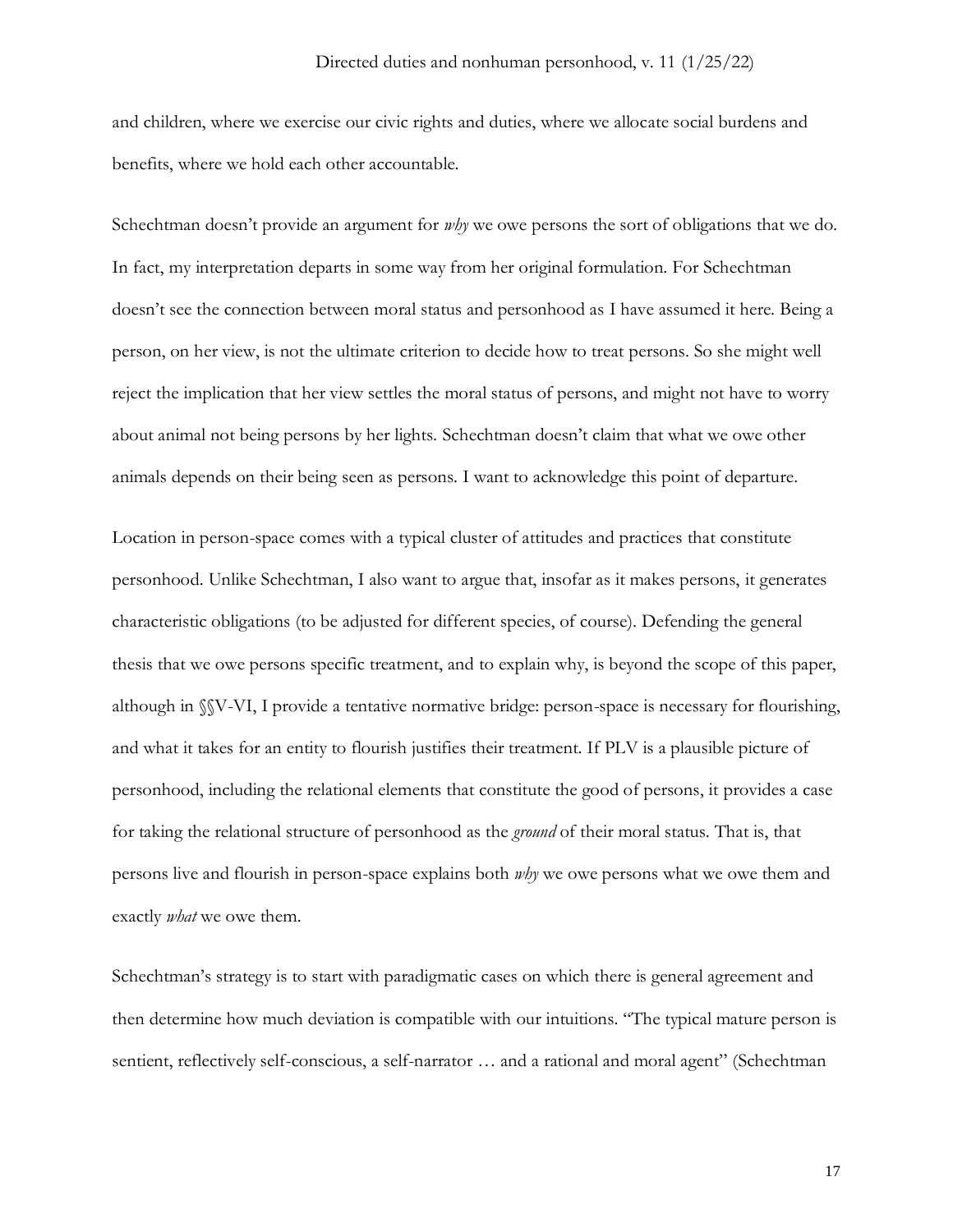2014: 112).<sup>14</sup> However, what makes those Lockean features marks of personhood stems from the interaction between a person life and person-space. Developing as a person requires "an environment that provides the proper scaffolding and social support", while "particular psychological capacities … are required if one is to engage in the more sophisticated kinds of interpersonal interactions found in a standard person life." (ibid.) A person life rests on three mutually supportive elements:

- (1) the physical and psychological attributes of the individual;
- (2) the kinds of activities and interactions that make up the individual's daily life and their relation to the general human form of life; and
- (3) the social infrastructure of personhood (Schechtman uses "culture," "social infrastructure," and "person-space" interchangeably; see p. 115), a set of practices and institutions enabling and facilitating persons' activities, including "presuppositions about what (who) gets brought into the form of life that is personhood." (Schechtman 2014: 113)

Schechtman's account offers a bridge between metaphysical and moral personhood that could resolve the Challenge of Scope. Persons are, by dint of their location in person-space, loci of distinctive practical concerns, which marks them for a distinctive moral status. The inference from her descriptive picture to a normatively defensible account of personhood is well served by the idea that person-space is critical to human flourishing. In Section V, I offer a bridge principle to motivate the inference. I will also argue that person-space is in fact critical to the flourishing of some animals.

<sup>14</sup> On the constitution of personal identity through narratives, see Schechtman (1996) and Lindemann (2014). On narrative identity as a criterion of moral personhood, see McMahan (2002) and Varner (2012).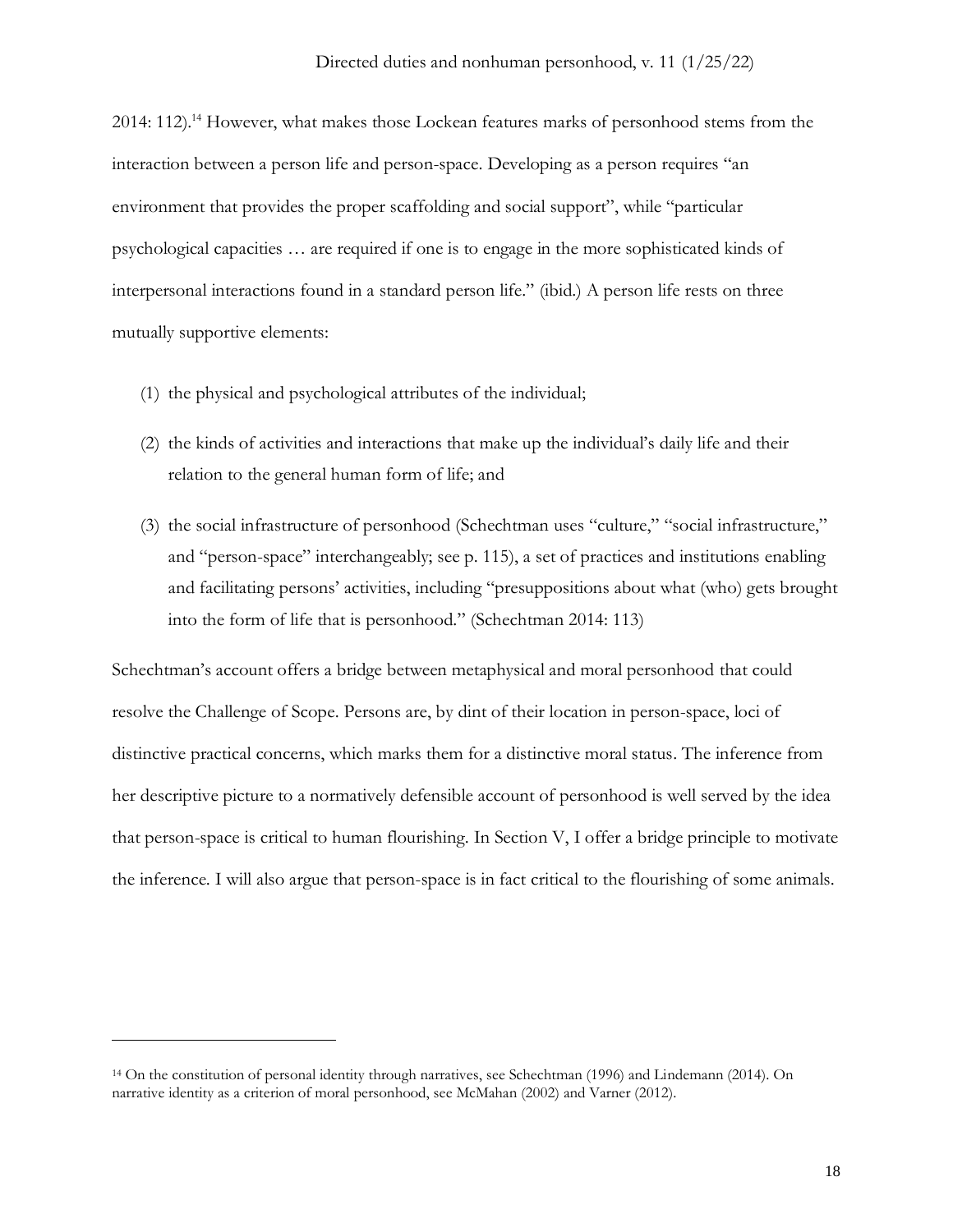Schechtman considers three types of non-paradigmatic cases: atypical developmental trajectory in humans (e.g., severe cognitive disability), anomalous social positions (e.g., slaves and oppressed categories), and nonhumans (animals, androids and robots). The first two, she argues, can be accommodated by PLV thanks to practices of inclusion and resistance to exclusion—by, say, abolitionists in the antebellum South or, today, disability rights advocates. While personhood might appear contingent on such an account, Schechtman convincingly shows that failures of recognition of certain humans as persons are not failures to see in them the grounds of personhood, but rather failure by the community to enact a tacit or partial recognition of such humans as members of the community. Schechtman's discussion of nonhuman persons, on the other hand, is unsatisfactory because it lends too much weight to practices of exclusion.

The lives of humans who never develop the full array of capacities of typical adults are not paradigmatic person lives, yet we automatically see and treat these individuals as persons, even "well before maturity" (Schechtman 2014: 120). But, if being brought into a person life is *sufficient* for personhood, why is similar treatment not sufficient to make a dog a person? Schechtman notes that Mr. Peabody, the talking dog from *The Rocky and Bullwinkle Show,* is a nonhuman person (132-3). However, Schechtman is concerned that, *in real life*, we may not be able to recognize the lives of such beings as person lives, owing to different conditions of embodiment (134). Dogs and people have different forms of life, informing different expectations. The response of a family finding out that their child will never be able to talk or dress or feed herself (120–5, 137) is justifiably different than our response to what puppies can't do. Another example, humans in permanent vegetative state (PVS) "are the recipients of person-specific attentions even if they cannot actively reciprocate." (78). Even though these are "just barely discernible as interpersonal relations" (105), and even if relationships with a dog were more discernibly interpersonal, it would still be inappropriate to treat her as a person. We don't marry, hire, or enter into contracts with dogs; we shouldn't dress them as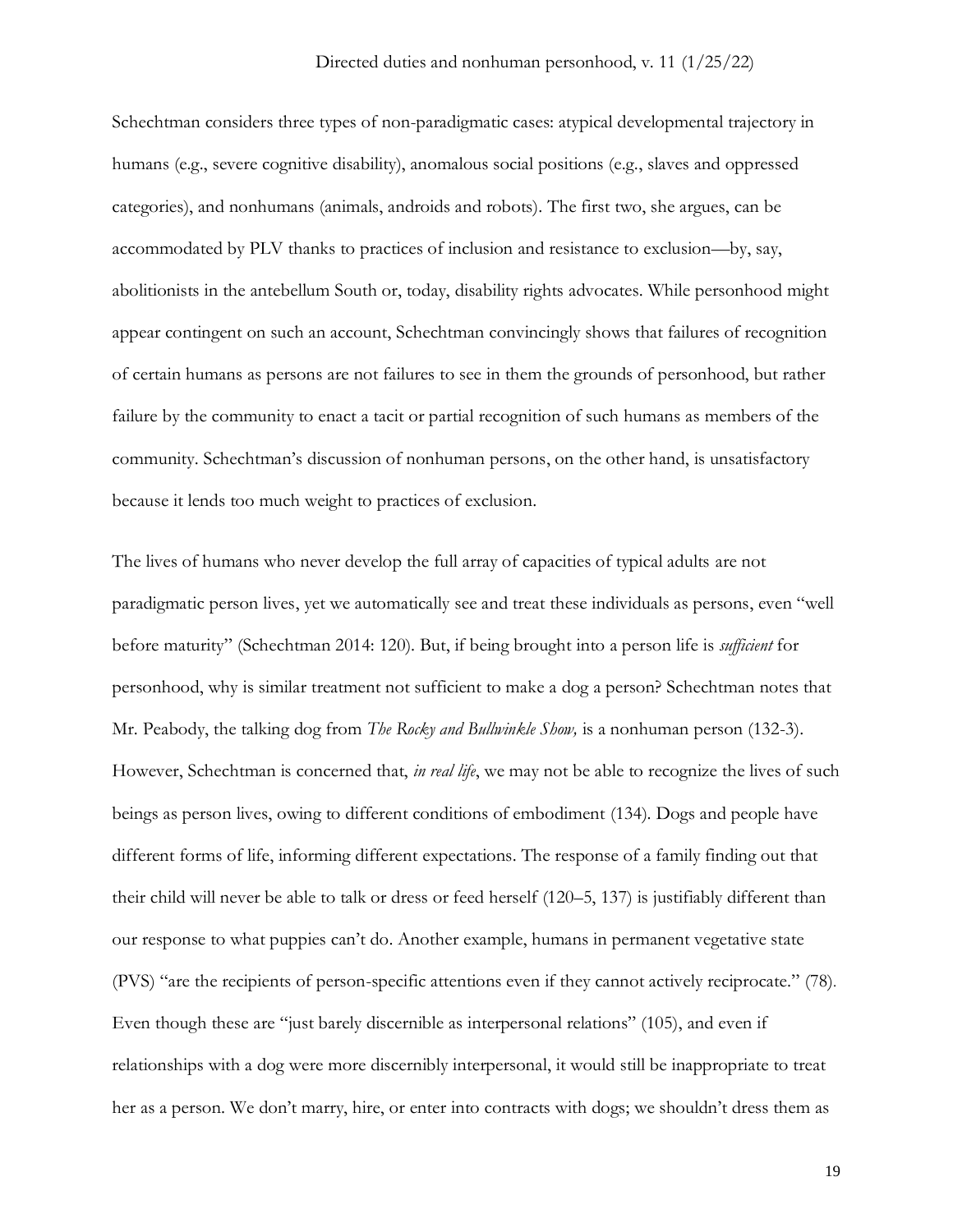humans. The developmental path of humans normally requires that we maintain our expectations even in the face of deviations from paradigms; poodles are not deviations but a different kind of being. Schechtman's view even appears to imply that it is more appropriate to treat the (human) dead as persons than living animals (Stokes 2019). Even if we conceded that it is not totally arbitrary, these are the sorts of natural attitudes we should question, I argue.

Although she is not considering animals here, Hilde Lindemann, who defends an approach similar to Schechtman's, writes of the double-edged power of narratives:

We are initiated into personhood through interactions with other persons, and we simultaneously develop and maintain personal identities through interactions with others who hold us in our identities. This holding can be done well or badly. Done well, it supports an individual in the creation and maintenance of a personal identity that allows her to flourish personally and in her interactions with others. Done badly, we hold people in invidious, destructive narratives. Some such narratives identify the social group to which someone belongs as socially and morally inferior, and in that way the stories uphold abusive power relations between "us" and "them." (Lindemann 2014: x)

The relational constitution of persons echoed by Lindemann can support flourishing or marginalization. Narratives can be ideological. Likewise, Jason Wyckoff argues that animal oppression arises partly from "the ideological functions of the categories we employ", that "our concepts may be shaping the very social reality that we are trying to talk about." (2015: 541) For "ideology serves to constrain imaginative possibilities by presenting contingent social features of the world as natural, immutable features." (545) Indeed, within the "dominant ideology", our concepts and narratives, embedded in social practices, mark animals as belonging to a position of subordination, which subordinates their interests (see Haslanger 2005). By the same token, our natural concepts and narratives affect our pre-theoretical judgments about who the concept "person" can apply to.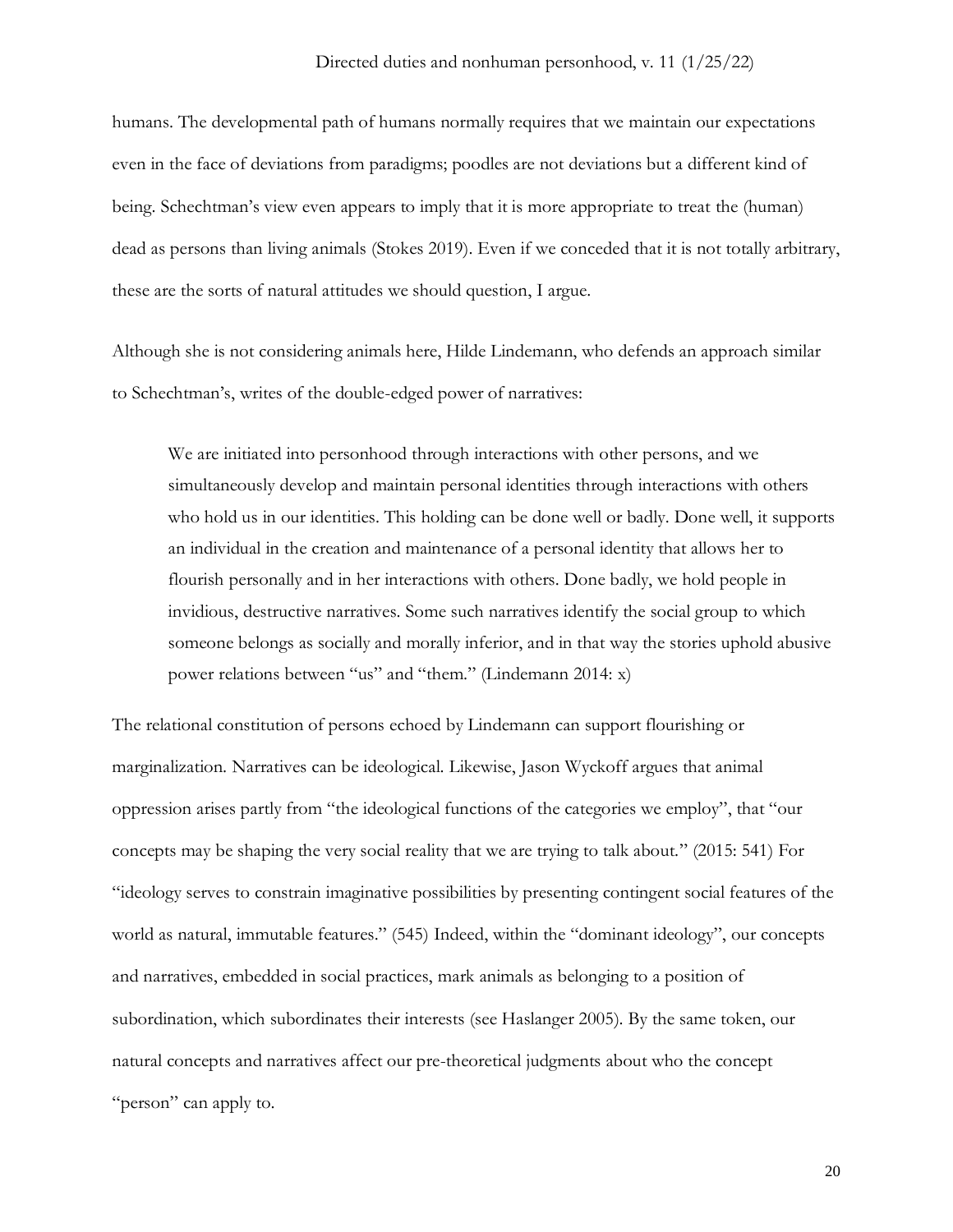Schechtman's argument naturalizes the non-personhood of other animals. But if we take the ideological dimension of our concepts seriously, we should not let our natural attitudes prejudge who can live a "person life", even if we concede that a dog person life is importantly different than a human person life. An inclusive conception of personhood can grant some animals personhood for reasons analogous to why it accords personhood to nonparadigmatic humans: they already participate in and require for flourishing person-space. We are led to believe that they can't by faulty narratives.

### *B. Pathways to nonhuman personhood*

Schechtman establishes a close link between personhood and the human form of life but, to her credit, she does leave some room for nonhuman personhood (2014: 131). She considers two pathways to animal personhood.

Let me start with the most direct route: animals who possess the typically Lockean capacities to interact with us in person-specific ways, such as capacities for self-consciousness, planning, and practical reasoning (132). It's "a largely empirical question" whether any animals fit the description, but human trained great apes may be plausible candidates. *In principle*, even a cognitively enhanced dog-like creature "could demonstrate enough of the attributes of a mature person to live a person life", as might "an atypical nonhuman primate" (133). Sill, Schechtman doubts that, in practice, the dog's life would be recognizable as a person life.

The second pathway involves animals who typically have the capacities to develop a social infrastructure of their own. (134) If their infrastructure is "sufficiently like ours to allow for the right kinds of interactions", great apes, elephants and cetaceans could have recognizable person lives. Despite the chauvinism apparent in the requirement that their infrastructures be "sufficiently like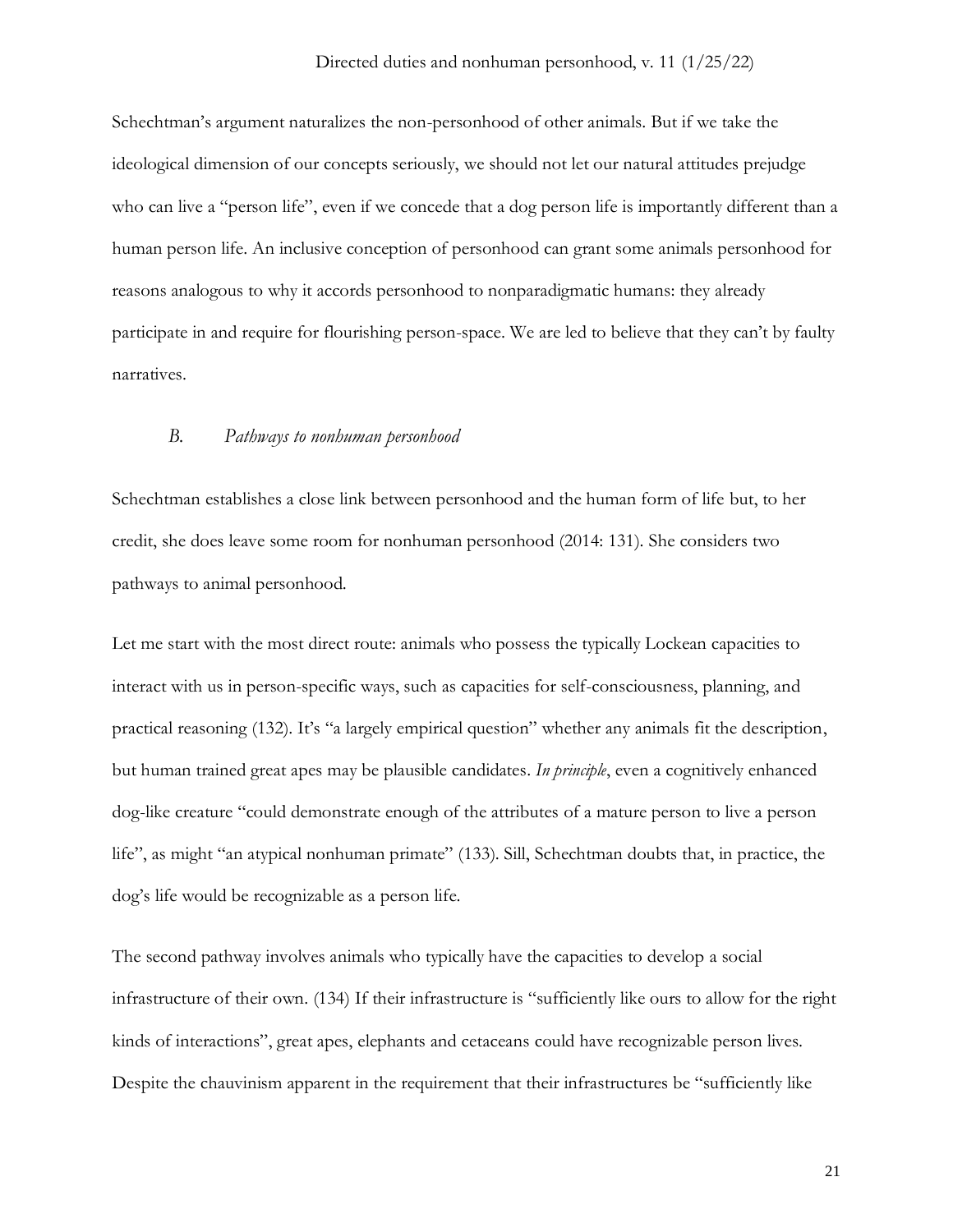ours", Schechtman grants that we shouldn't "be too quick to overestimate how like us creatures must be in order to be able to live recognizable person lives."

Let me make two comments. First, from an epistemic standpoint, she may well be right that we would not recognize such infrastructures if they were not "sufficiently like ours." However, structures that involve recognizably dyadic relations among members of a community, such as cooperation, reciprocity, empathy, conflict resolution, friendship, play, mourning, and complex and potentially fluid social hierarchies, exhibit patterns characteristic of person-space. Species of great apes, elephants and cetaceans are a case in point with their complex social organization, innovative tool use or song-making, as well as traditions and cultural differences. <sup>15</sup> Moreover, the idea that animals are capable of normativity, including morally laden behavior and emotions, is gaining scientific and philosophical traction (Andrews and Monsó, forthcoming; Bekoff and Pierce 2009; Rowlands 2012; Vincent et al. 2019). There exist sophisticated modes of social organization—social learning, culture, and tradition—in other species, even conceding that no other species is capable of *cumulative* cultural evolution (Boyd 2017; Henrich 2017). For all that, the epistemic problem may be partly intractable. Perhaps some super-intelligent alien creatures are persons but do not live recognizable person lives. How we should treat them may be settled, at least roughly, on independent grounds (say, sentience or rationality), but also depending on whether we can interact with them *as persons*. I return to the issue in §VI.A.

<sup>15</sup> Animals have cultures insofar as they exhibit behavioral patterns that solidify through social transmission *within* groups and vary *across* groups independently of genetic and environmental variations. On cetacean cultures, see Whitehead and Rendell (2015). On chimpanzees, Whiten et al. (1999); on primates more broadly, Boesch (2012). If respect for persons involves respect for their culture, it may be impermissible to integrate such creatures into person-space.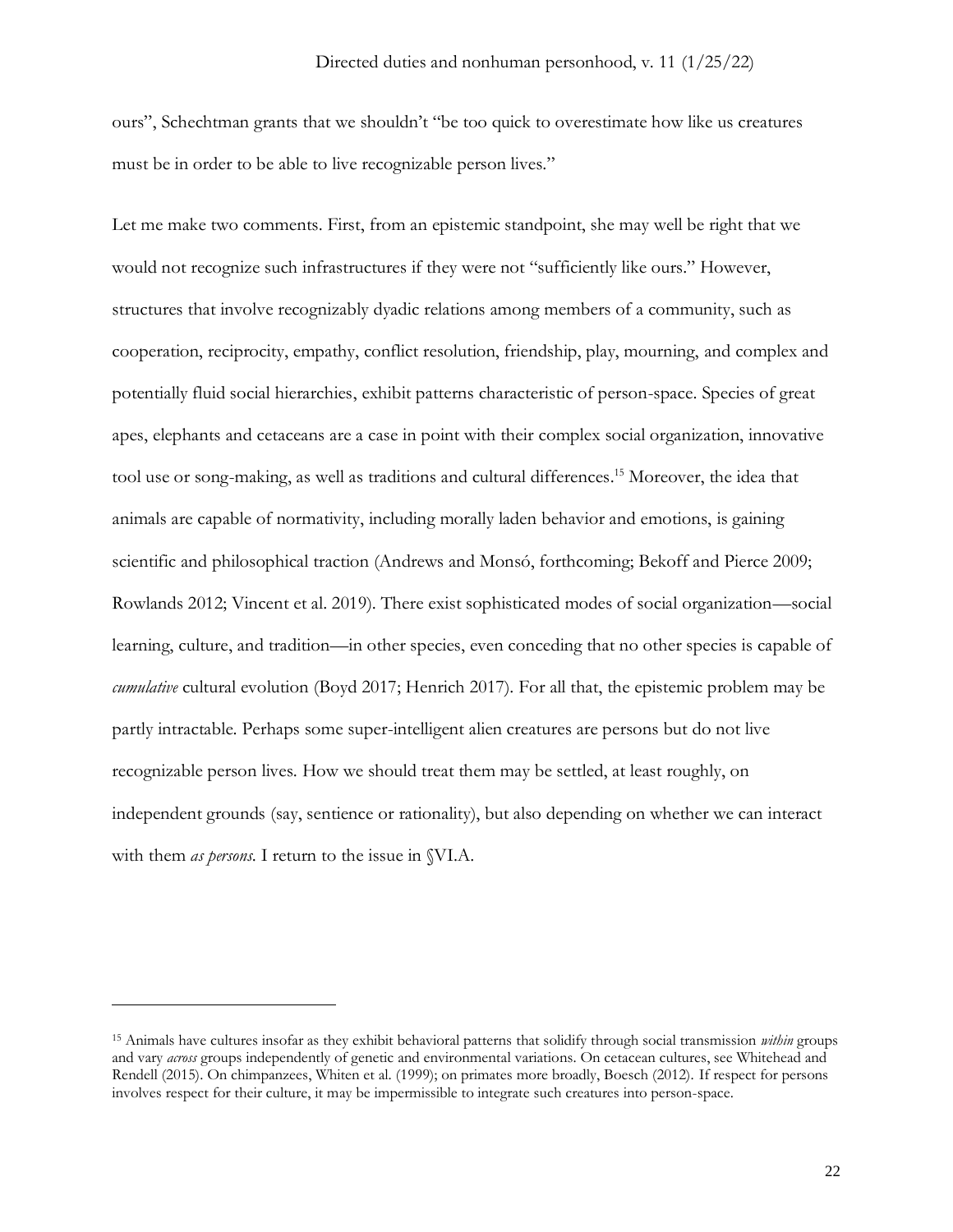Secondly, Schechtman's idea is not that such animals do (or should) accord personhood to one another. What matters is that they occupy positions in a recognizable person-space. The claim is structural not psychological. For instance, ritual mourning and burial practices may be indicative of person-space (Andrews and Monsó, forthcoming; King 2013), even if they do not take themselves to be doing so or possess the corresponding concepts. But note that a plausible case can be made for a wide range of animals having some understanding of death (Monsó and Osuna-Mascaro 2020). Moreover, in those nonhuman person-spaces, individuals who lack person-typical capacities "would nevertheless be persons within their own infrastructure (and so, by extension, within ours) for the very same reasons that humans with atypical developmental trajectories are." (Schechtman 2014: 135).

To recap, there are two main ways a creature can occupy person-space. Personhood can depend on humans recognizing other creatures as living in a person-space of the relevant kind, where the act of recognition itself is what determines our dyadic obligations. The details of such recognition should be filled in depending on the gate through which animals enter person-space: say, as workers, sanctuary residents, or companions. The second, and arguably more speculative, way in which animals can be persons is by living in a separate person-space that determines how animals should treat *each other*, even despite their inability to recognize explicitly *that* they have these obligations. For some species, it is easier to imagine them inhabiting a person-space of their own—such as whales inhabiting a whale-centered space—than it is to imagine them sharing person-space with us.

We have good conceptual and empirical reasons to leave the gates of person-space open. I will now spell out in more detail the relational structure of a community of persons that would be properly inclusive.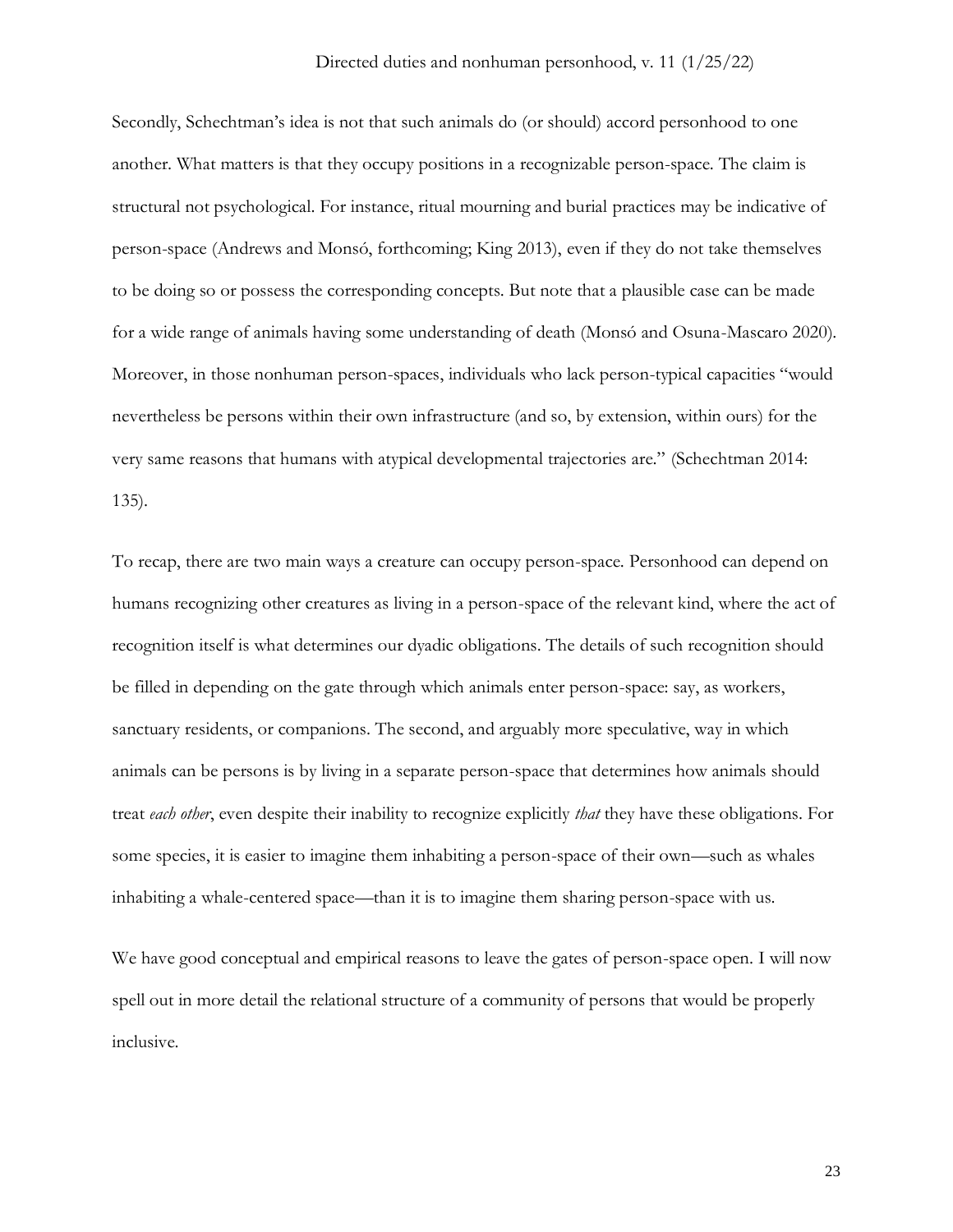# **V. The communities of persons**

## *A. The structure*

The conditions below reflect common assumptions about the function of personhood in moral discourse: to represent individuals as tied by certain kinds of relationships—including respect, recognition, reactive attitudes, and a presumption of equality. These relationships hold even in cases where reciprocity is impossible. Moreover, personhood involves an internal relation to flourishing, broadly construed to include wellbeing as well as respect, autonomy, and other non-welfarist values. The following schema illuminates these important aspects of personhood.

| Deontic          | Persons are owed morally distinctive forms of treatment and can wrong or            |
|------------------|-------------------------------------------------------------------------------------|
|                  | be wronged by one another in distinctive respects (see \[II].                       |
| Grounds          | Persons can wrong or be wronged by one another in virtue of facts about             |
|                  | both individual characteristics and relations (i.e., the former do not exhaust      |
|                  | the ways persons can be wronged).                                                   |
| Architecture     | A community of persons has a layered structure. It comprises characteristic         |
|                  | social infrastructures where abilities, skills, dispositions, desires, preferences, |
|                  | needs, and expectations have been shaped through cultural evolution and are         |
|                  | honed through social development. Person lives are individuated, personal           |
|                  | identity develops, and obligations emerge against this backdrop. For                |
|                  | variations on person-space to coexist within a community, they must be              |
|                  | mutually consistent (an example of inconsistent person-space is the status of       |
|                  | "subpersons" relative to whites; Mills 2017).                                       |
| <b>Necessity</b> | Person-space provides the necessary material conditions for the existence,          |

individuation, identity, and flourishing of persons.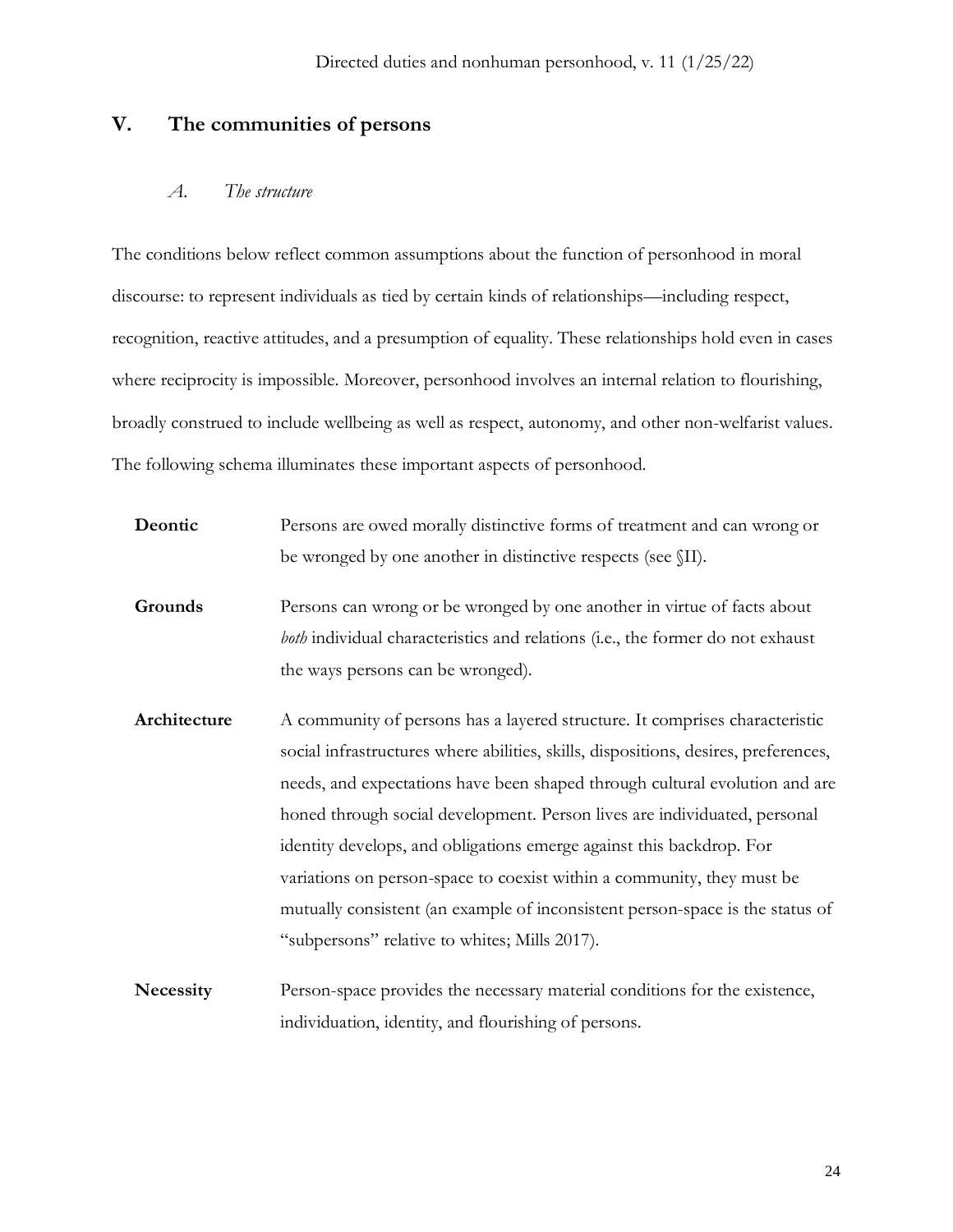These conditions unify the upshots of previous sections. The schema supplies a criterion to recognize communities of persons, eschews anthropocentrism, and reflects the normative character of a moral community. At the same time, community-specific details can be filled in to reflect cultural variation consistent with our obligations to persons as such.

The question of articulating different communities within a single moral community, which Richardson (2018) dubs "Thompson's Challenge" (Thompson 2004) is complicated by the possibility of nonhuman persons (see §IV.B.). Case in point, Schechtman imagines "discovering a species of marine mammals with whom we could communicate well enough to negotiate the use of waterways or engage in other cooperative ventures" (2014: 135). But coordination need not be based on isomorphic person-space if there is sufficient overlap. If we take this possibility seriously, recognizing participation in a different person-space could suffice to recognize personhood in one's community.

Historically, societies have repeatedly failed to recognize persons in anomalous social positions. The fact that, say, Black people occupied inferior social positions in the United States is a result, not a justification, of such a failure of recognition. Indeed, an egregious wrong of slavery (or segregation) is denying slaves (or oppressed minorities) opportunities to fully manifest their personhood through society. Derrick Darby (2009) has argued that moral rights do not exist independently of social recognition. His "Rights Externalism" resonates with the present account. There are no persons outside communities of persons. But it might seem to generate the wrong conclusions. Darby understands his view risks making the rights of minorities contingent on the artifact of recognition. However, slaves in the antebellum South, even when they were treated as chattel, were recognized as persons by fractions of society and were fighting for their recognition within a broader moral community. Slaves met all the conditions of participation in person-space despite their anomalous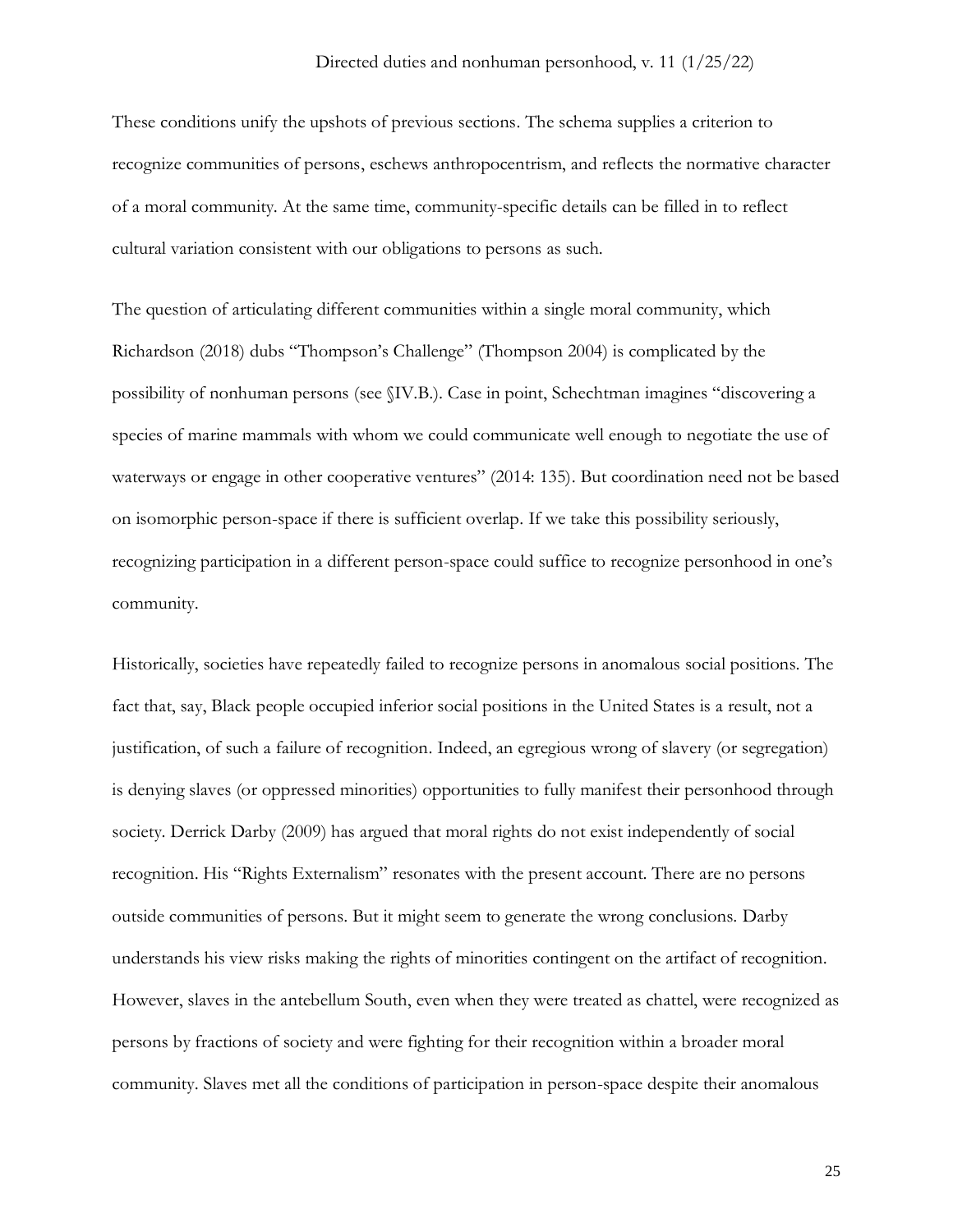position (Schechtman 2014: 125–30). Slavery was, among many other things, a failure of uptake on these facts.

So what do we owe nonhuman persons? Thompson's challenge touches on the tension between the various pathways I have sketched, but it is a general challenge about the unity of the moral community. Taking the cue from Richardson (2018), I will say that recognition does not automatically determine our dyadic obligations. Their specification is a work in progress, authoritatively settled in context by the moral community. They are to be articulated by an understanding of animals' position in their own or our person-space. But a key determinant is what contributes to an animal's flourishing. Unsurprisingly, the flourishing of persons depends in no small part on the conditions of a person life.

I will now argue that person-space can provide the necessary conditions for domesticated animals such as cats, dogs, cows, pigs, horses, goats, donkeys, chickens, and so on to be persons. <sup>16</sup> They are *already* part and parcel of our social infrastructures and so can be located in person-space. However, changes to our current practices and uptake of the preconditions of recognition are required.

### *B. Relational primitivism reconsidered*

Consider the following principle:

**Flourishing** An entity E's moral status supervenes only on the properties or relations of E that are relevant to E's flourishing. A P-property or R-relation is relevant

<sup>16</sup> I wish to leave the scope of nonhuman personhood open for now. Most domesticated animals, at least birds and mammals, are plausible candidates, but so are many "liminal" (Donaldson and Kymlicka 2011) animals, such as raccoons, coyotes, deer, crows, ravens, and pigeons, whose territory and interests overlap sufficiently, and do not excessively conflict, with ours. Of course, many wild animals including primates, cetaceans, and elephants, may also qualify on their own terms, as mentioned above.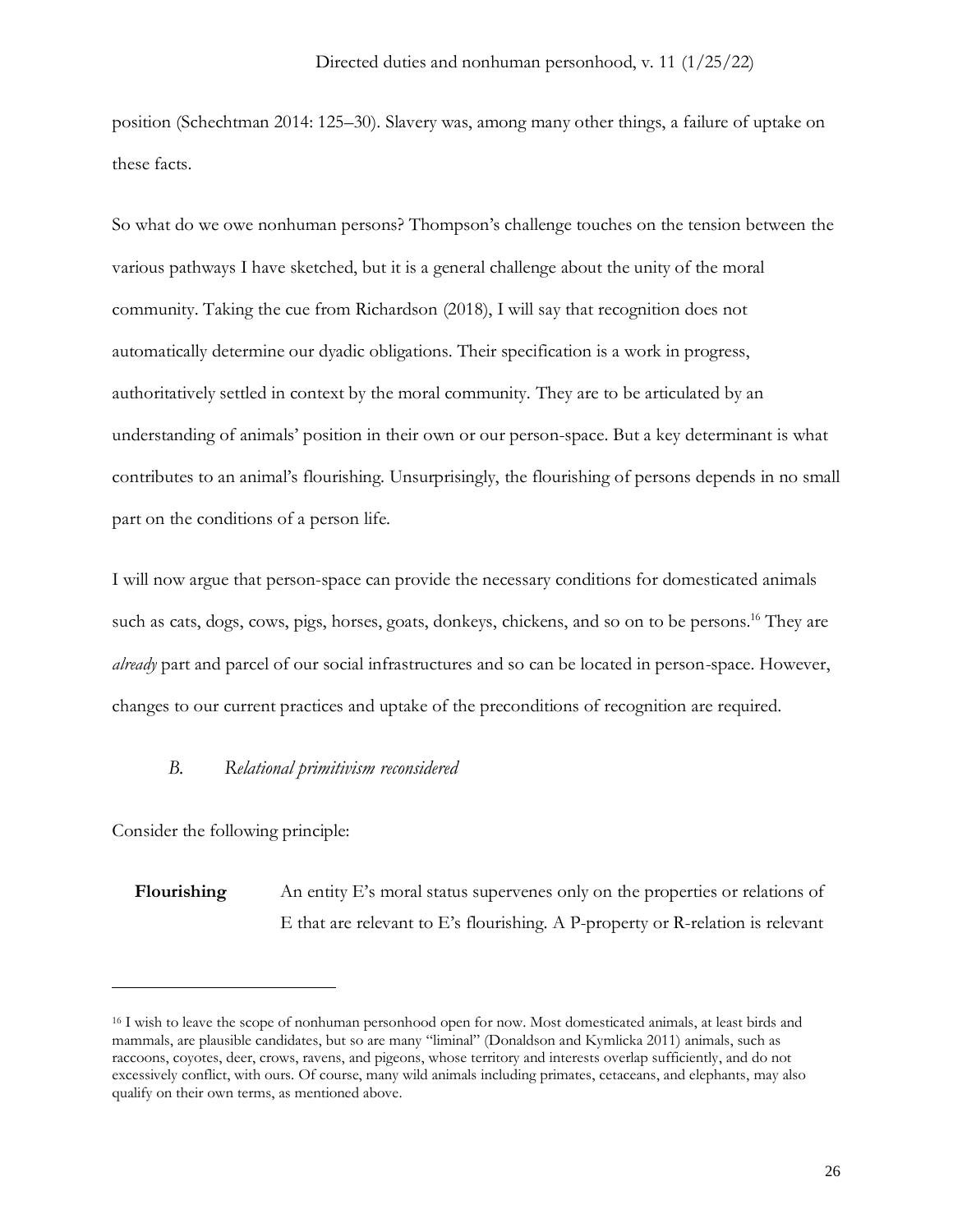to flourishing if, and only if, possessing P-properties or standing in Rrelations determines what goods and opportunities are accessible to and good for E.

The principle doesn't specify which features are status-conferring but how they are fixed: by the conditions of a creature's flourishing. There is, in other words, an internal relation between moral status and flourishing. (Flourishing) illuminates our duties to persons: properties and relations that fix E's flourishing fix the grounds of E's claims. And since claims correlate with directed duties, the deontic structure of E's status follows from the conditions of E's flourishing.

At this juncture, two further points of departure from Relational Primitivism bear emphasizing. First, on Zylberman's view, deontic structure follows from E's original claims as a person, and since these involve directed duties, the relational structure of E's status enjoys explanatory primacy. In his discussion of Wallace (2019), Zylberman argues that explaining E's status *in terms of* E's interests appears to make the relational structure derivative (2019: 13-4). But that's assuming interests never have their source in relationships, thus begging the question: Why do persons have original claims in the first place? Zylberman writes, "The moral ought is not mysterious. It simply represents those actions I must perform to respect your status as a moral agent" (2019: 10). But what explains that I should respect you? I do worry that, as he puts it, Relational Primitivism has replaced "one mystery (the moral ought) for another (original claims)." The relation between claims and interests does more explanatory work than Zylberman allows.

Even if we agree that "original claims and the original status they together constitute are *primitive notions*", flourishing (or interests) plays a role, especially when construed relationally. The idea is that we can pick out the properties and relations that are conducive to an entity's flourishing; they then ground that its moral status. This internal relation, encapsulated in (Flourishing), illuminates moral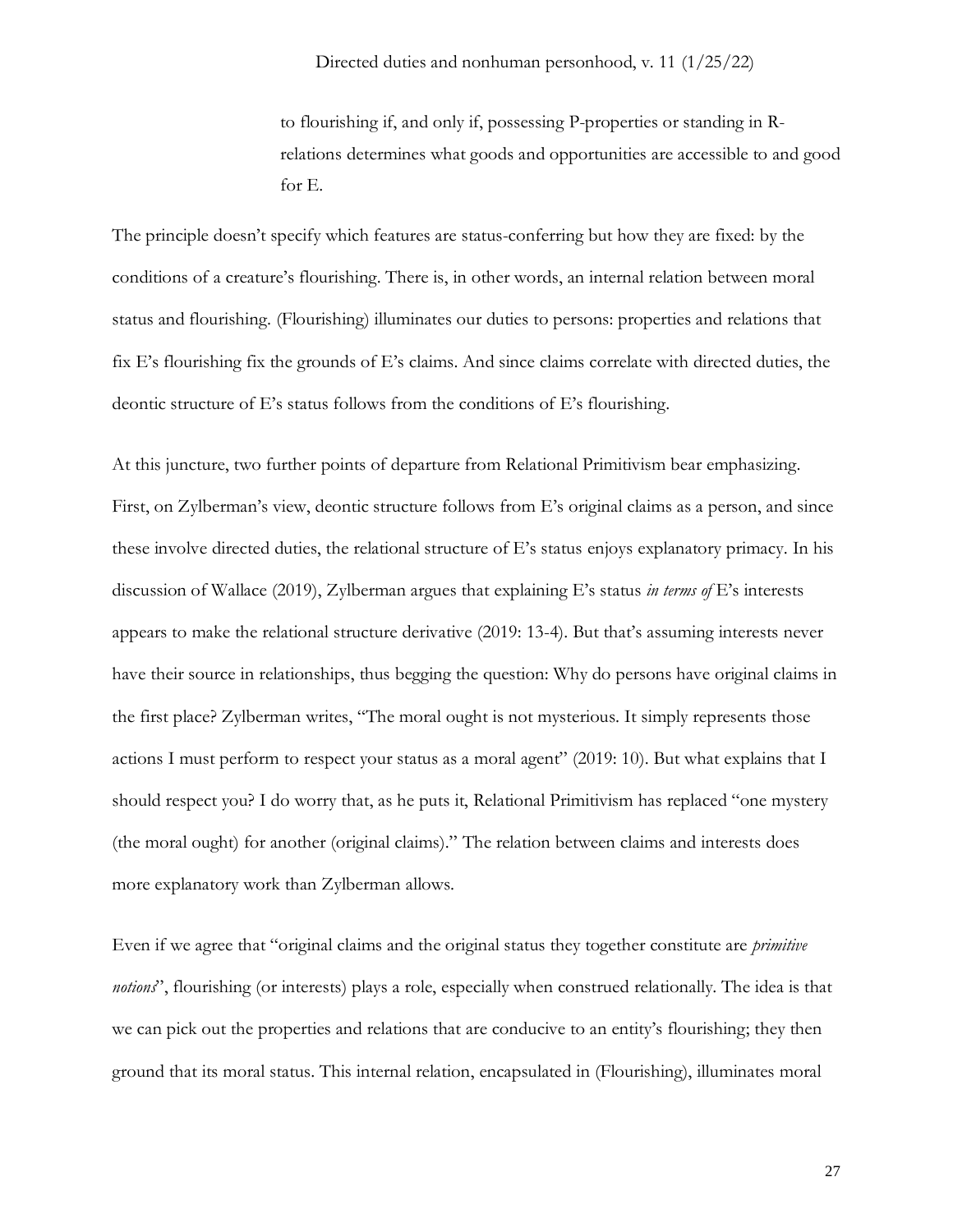status better than the presupposition that persons have dignity or deserve respect. None of this involves reducing claims and status to nonrelational primitives. In fact, this revision better accounts for the application of Relational Primitivism to animal rights (Zylberman 2019: 19) (see §II).

My second point of departure regards Zylberman's building a substantive conception of personhood into the content of original claims. He writes, "[morally required] actions are required by reciprocal relations of respect and recognition, that is, by relating to one another as bearers of original status" (2019: 10). Zylberman (2018) has also argued that dignity, construed as involving deontic norms, exhibits a relational structure: a co-entailment between dignity and the duty of respect. I have, in contrast, refrained from making substantive commitments, focusing on the form of personhood. My account does not presuppose that persons are, independently of their community, bearers of original claims nor that personhood entails specific moral norms of respect. It is more ecumenical.

Who, then, should we count as persons? By way of illustration, consider domesticated animals and whether they can occupy a position in person-space.

### *C. Interspecies communities*

The possibility of "domesticated communities" has been extensively discussed by Sue Donaldson and Will Kymlicka since their influential *Zoopolis* (2011). Domesticated animals have been selectively bred for generations to live and work within human communities and include companion animals, farmed animals, and some laboratory animals. Donaldson and Kymlicka argue that they should enjoy citizenship rights, on top of their universal basic moral status. Animal co-citizens, whether in sanctuaries, in our homes, or in public spaces, have an interest in being empowered in four main areas: association, reproduction, environment, and work. The recognition of this special status is based on constitutional dependency on human supervision and care, but also on agency within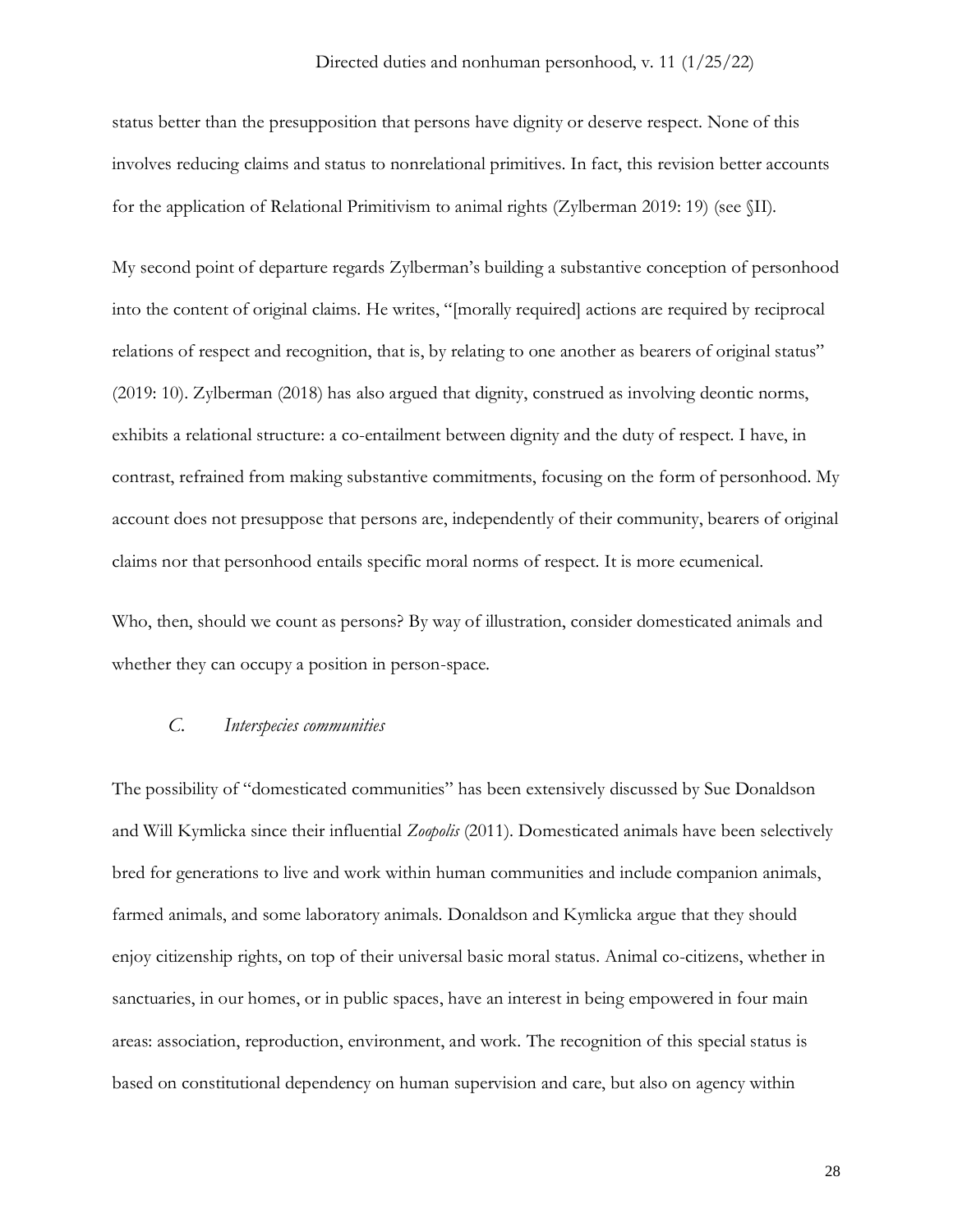socially meaningful relationships, including cooperation, trust, and affection. A small-scale model of co-citizenship is the intentional community model of farmed animal sanctuaries (Donaldson and Kymlicka 2015). 17

Relatedly, Laura Valentini (2014) has shown that associative theories of justice, based on "cooperation between morally significant agents", can be extended to dogs and potentially other nonhuman animals, given the roles they play in our social lives. <sup>18</sup> More broadly, the recognition of animals as subjects of justice entails that their interests be considered in designing the institutions, laws and policies that affect them. It means structuring the political community around and with them.

Following (Necessity), I propose, if some animals' flourishing requires active participation in an interspecies community, then they are eligible for personhood. Considering domesticated animals such as cows, horses, donkeys, pigs, goats, and many others as persons, or co-citizens or subjects of political justice, would, for instance, alter the normative significance of animal labor, which would deserve proper recognition through rights of self-determination: to choose whether and when to work, what kinds of tasks, for what rewards, as well as rights to healthcare and retirement (Blattner 2020; Cochrane 2016). If domesticated animals possess the capacities and dispositions to live in interspecies person-communities, including agency and the normative powers of assent and dissent (Healey and Pepper 2020), they have rights of self-determination.

<sup>17</sup> Donaldson and Kymlicka (2011) also ascribe intrinsic, universal (i.e. basic) moral status to all sentient animals.

<sup>18</sup> Our understanding of other species' communicative practices is of course a constraint on our ability to cooperate or otherwise meaningfully interact with them. In this respect dogs are an easy case. See e.g. Behdadi (2021) for an empirically informed discussion.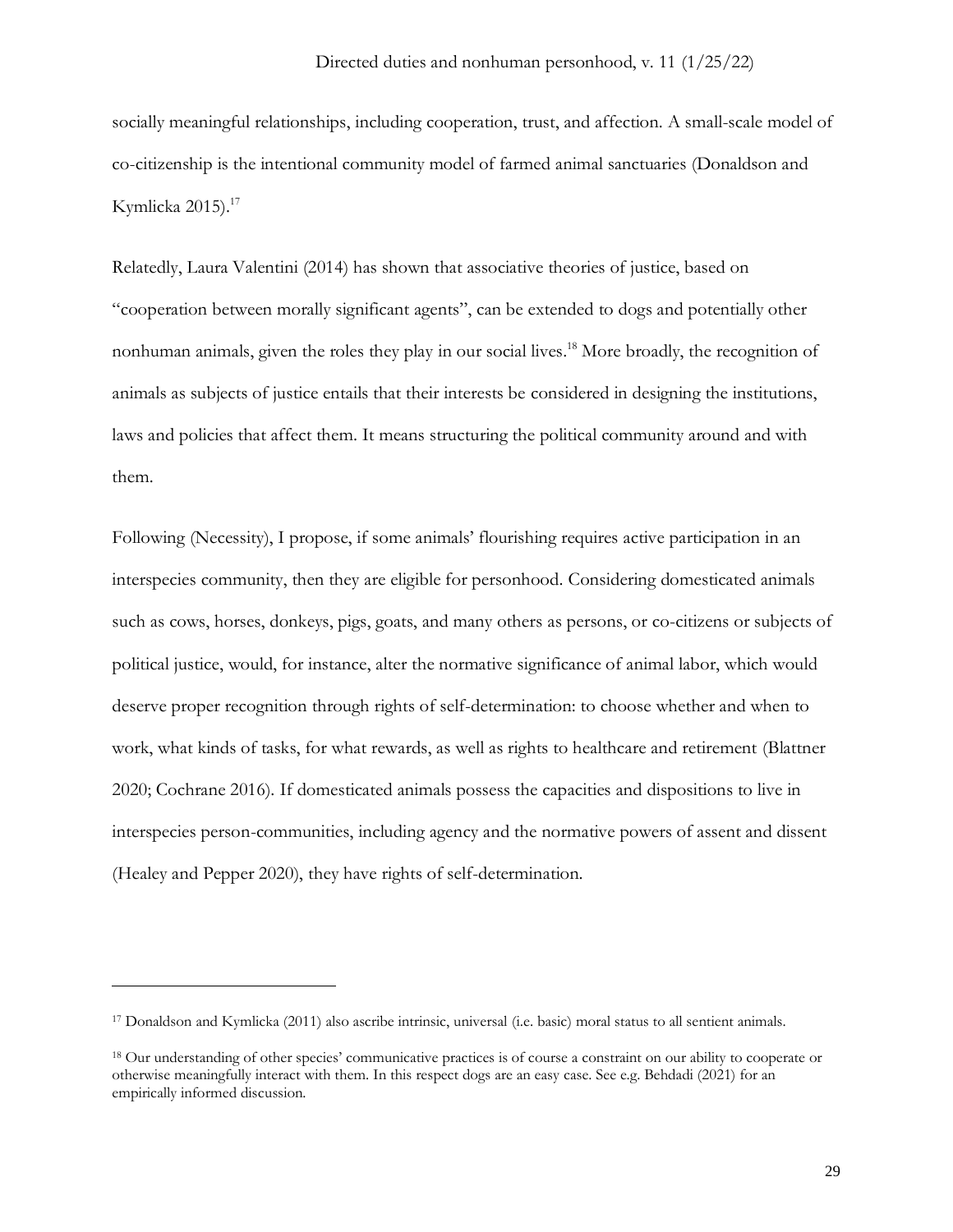Why should facts about domestication make some animals persons but not others, such as more or less fully wild mammals and birds? First, personhood does not exhaust the space of moral status. If some animals cannot occupy person-space, then, *ipso facto*, person-space doesn't supply the current material conditions of their flourishing. Such animals don't meet (Necessity). Do any wild animals meet (Necessity)? Some may, especially those who live near or among us (Donaldson and Kymlicka 2011: Ch. 6-7; Palmer 2010). Yet many fare better outside person-space. That said, many wild animals make claims against us, if and when we create relations of dependence, vulnerability or familiarity through habitat destruction and fragmentation, urbanization, feeding, or wildlife trafficking. In such cases, our directed duties expand farther than we typically assume. One could, for instance, argue that personhood would ground robust claims to privacy, in both captivity and nature (Pepper 2020), or to the accommodation of one's agency in urban areas (Delon 2020).

Duties entailed by basic moral status may well trump the claims of persons in certain circumstances. The intense *suffering* of factory farmed animals matters more than *loyalty* to cats and dogs; a raccoon's claim to assistance may trump my cat's claim to more social interaction. Simply, persons and nonpersons have different interests and their flourishing different dimensions, so we need not give more weight to the former for persons and nonpersons to make different claims on us.

Let me take stock. I put pressure on Relational Primitivism and the Person Life View to argue that they should include animals in the scope of personhood. I did this by restoring the explanatory relation between dyadic duties and flourishing, and by outlining the structure of communities of persons where such duties originate. Before concluding, let me review four objections.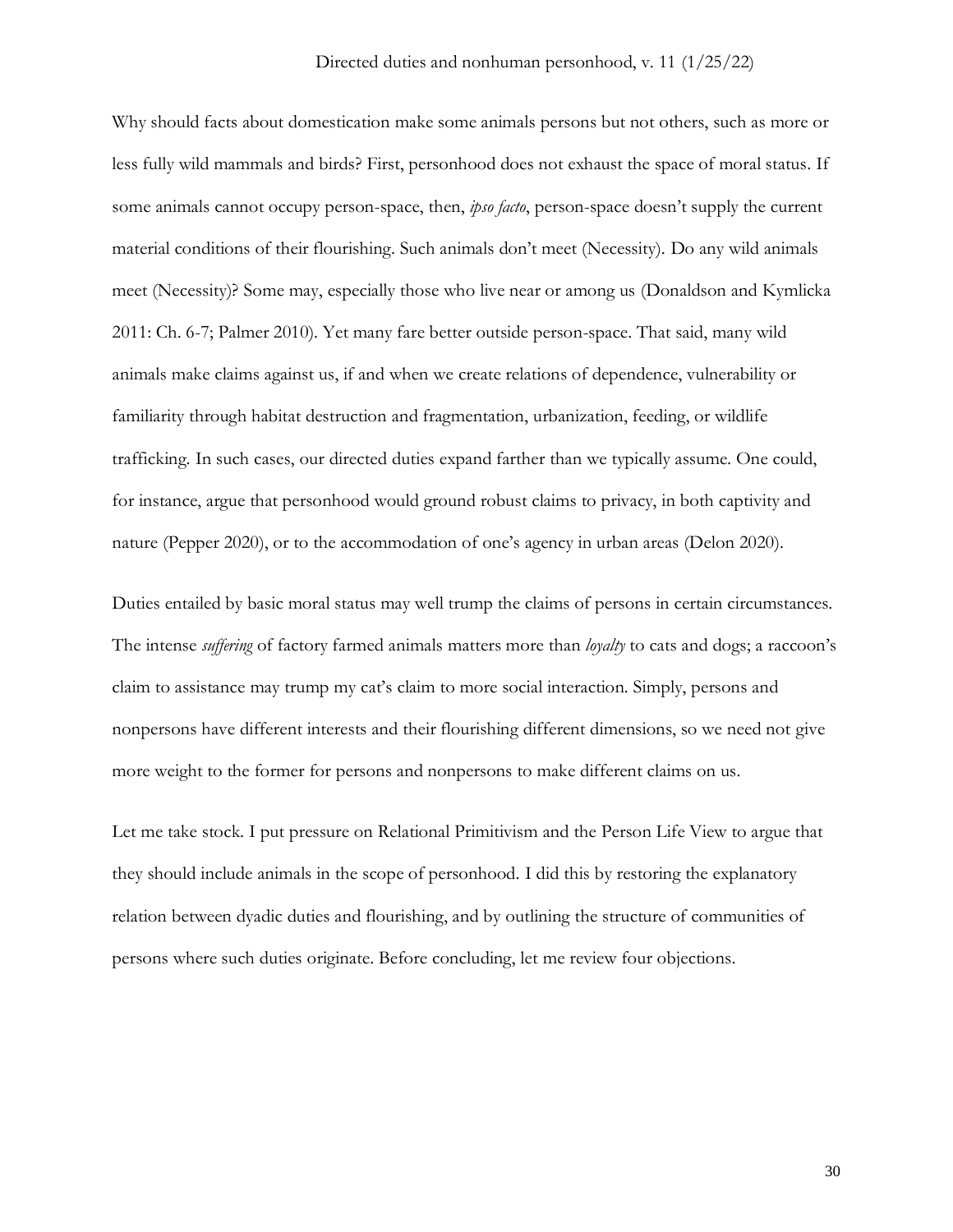# **VI. Objections**

### *A. Remote persons*

Are there individuals with capacities characteristic of persons who do not participate in *any* social infrastructure? Imagine hermits who were brought up in person-space but exiled themselves. They presumably have all the standard attributes of human persons—narrative identity, autonomy, rationality, and such. Surely, their isolation should not prevent us from recognizing their personhood. This seems to make the relational view superfluous. However, hermits were born and raised in person-space, and carry with them the social and cultural baggage of persons. They are, nevermind their attitudes, entangled in the structure of the moral community. There's nothing mysterious about owing them what we owe to persons.

What of individuals who never occupied a position in person-space? Could they develop persontypical capacities? Since the *possession* of such capacities is not necessary for occupying a position in person-space, the question is whether one can still become a person outside person-space. Besides the rare feral child, such outliers should not worry us, and I suspect PLV can accommodate them. Insofar as goods characteristic of persons are also good for them, including living in person-space, then we owe them what we owe to persons, albeit for slightly different reasons.

In sum, the case of socially anomalous individuals only threatens PLV and my relational view if currently occupying a position in person-space is required for personhood, but it's not (again, see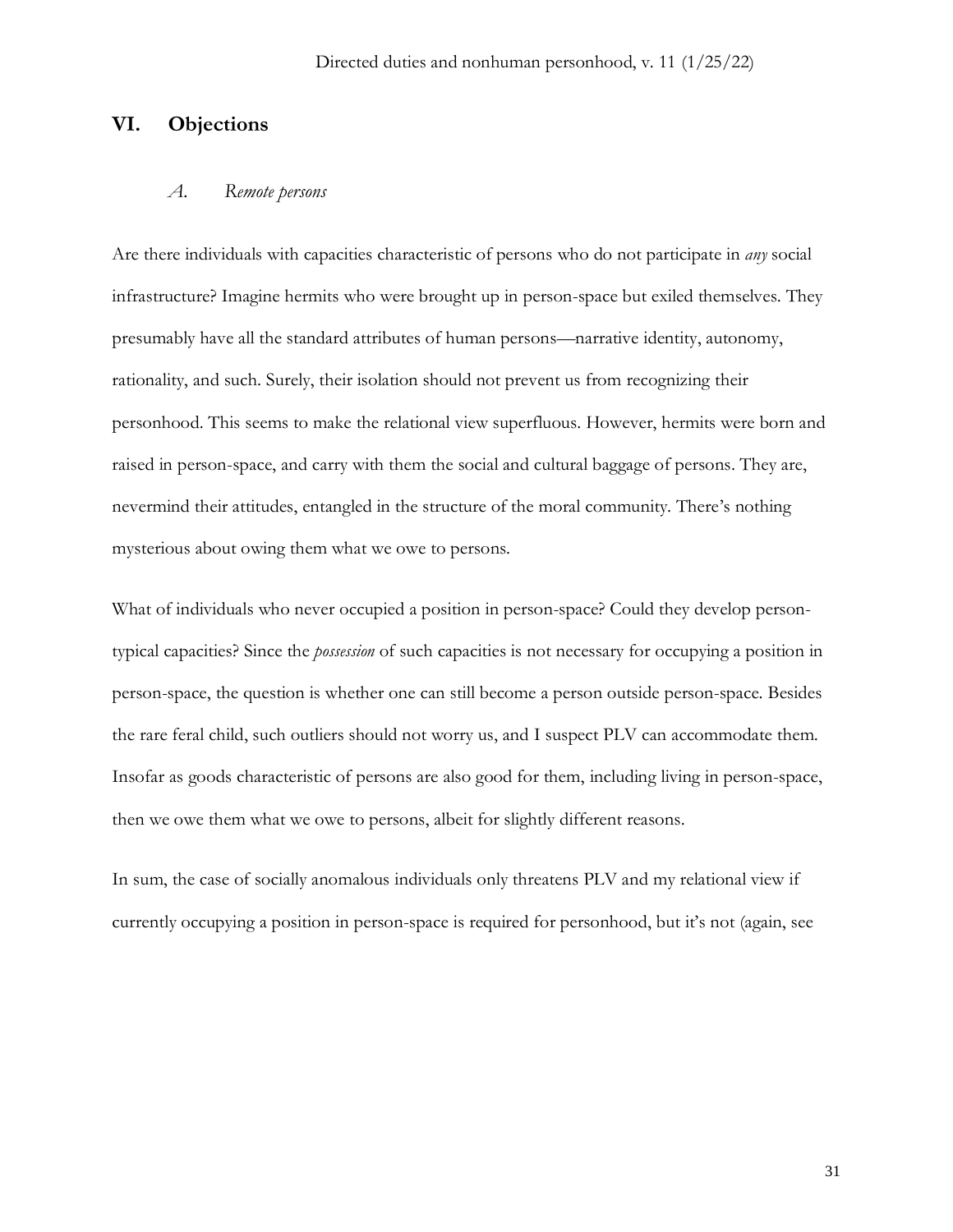Stokes 2019 on PVS patients and the dead). (Flourishing) provides us with the tools to extract what we owe such individuals beyond their basic moral status.<sup>19</sup>

### *B. Intrinsic/extrinsic*

Does status rest on whether a creature *does* or *should* belong to a person-community? In the former case, one worries about arbitrariness. With animals, there is a gaping hole between the set of currently recognized persons and those we should recognize as persons. The relevance of membership, it should be stressed, is not an appeal to brute facts. Normatively, we know we can fail to accord some beings their proper moral status. The challenge for me is why the correct set of persons is determined neither by brute facts nor by intrinsic properties.

The difficulty is real but not insurmountable. Whether a creature merits inclusion has to do with relevant facts about them, but such facts are not reducible to intrinsic properties. The relevant facts are what the creature's flourishing requires, which, I have argued, involve relations between a creature and a community, such as a history of dependence, vulnerability, trust, affection, and cooperation. The community' attitudes per se do not determine inclusion.

One might press on: I am conflating causal claims about, say, individual and evolutionary histories of different animals, with actual needs. The fact that person-space is good for the pig *is* intrinsic, the objection goes. For example, you might be a talented pianist because you had a good piano teacher,

<sup>&</sup>lt;sup>19</sup> Should we bring *more* beings into person-space, enhance animals so they can become persons, by increasing their cognitive capacities, their social skills, and/or altering our social infrastructures? Here's a tentative answer. We have *pro tanto* reasons to create new persons on three conditions: feasibility, beneficence, and identity. Enhancement that is feasible and would greatly improve an animal's life while preserving their identity may be permissible, albeit not obligatory. I am bracketing the question of whether enhanced moral status *itself* is prudentially good, although my view suggests that being recognized as a person can be good. See Chan (2009), Chan and Harris (2011) and Douglas (forthcoming).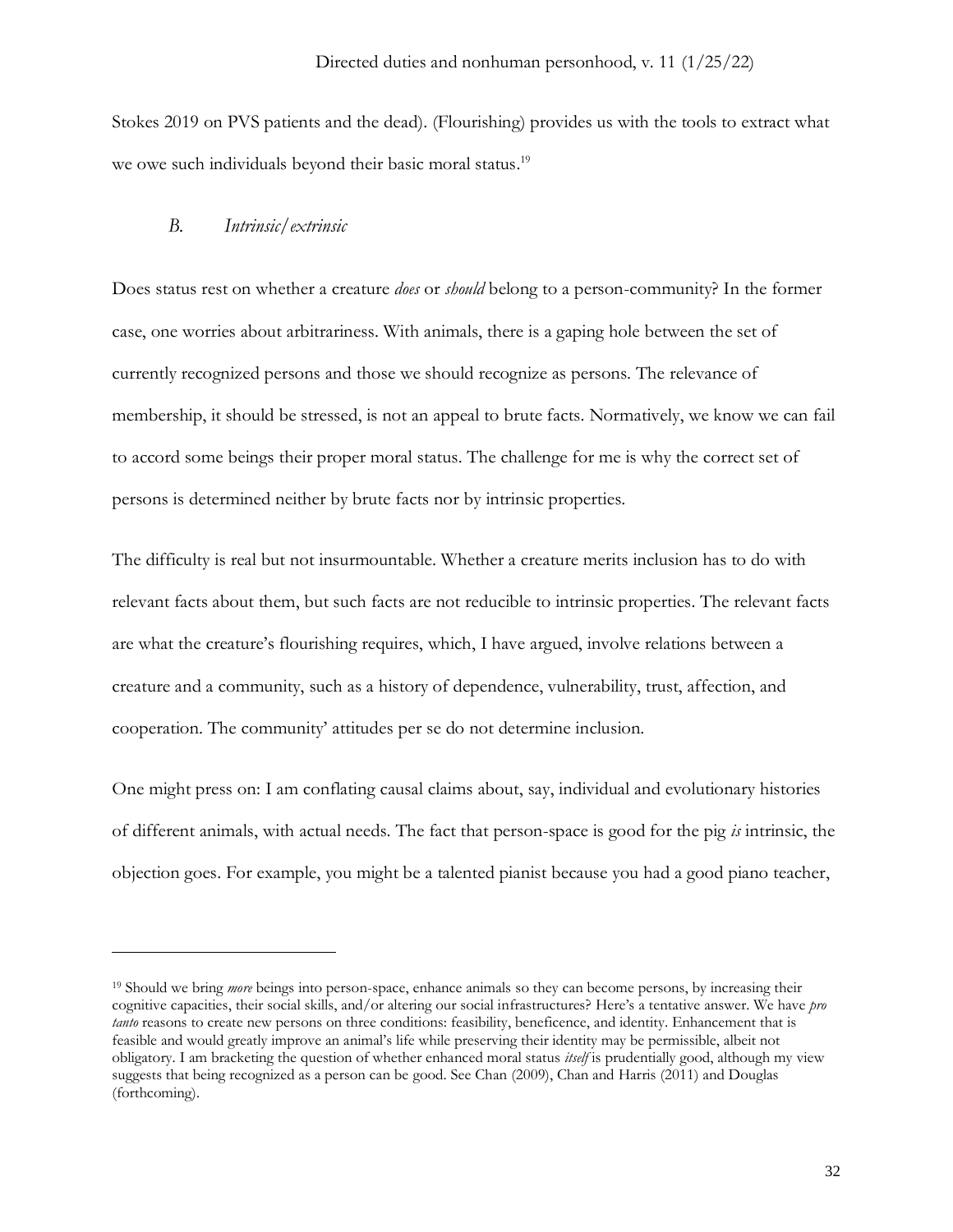but your talent is intrinsic despite its causal history. But I am not making this causal claim. Rather, we cannot detach the pig's flourishing from the material conditions that fix what is good for them in combination with their intrinsic properties. Facts about flourishing are fixed by that interaction. In other words, they are underdetermined by intrinsic properties, including those that have a causal history outside the subject.

## *C. The role of flourishing*

Why rely on flourishing at all? Moral individualists assume that how one ought to treat particular beings should only depend on their individual characteristics. However, membership in a community also determines the material conditions of flourishing and how they differ for, say, a certain human child, dog, pig, or enculturated chimpanzee. The flourishing of enculturated chimpanzees requires some degree of participation in a human community, at the very least retirement in a sanctuary (Andrews et al. 2018). Community is relevant if, as moral individualists rightly believe, moral status tells us how we should treat individuals.

The objection goes on: The grounds of moral status require a distinct account from flourishing (Jaworska and Tannenbaum 2015; 2018). The former, not the latter, determine "moral entitlements". And so, the connection between community and flourishing does not entail a connection between community and moral status. However, the objection overlooks (Flourishing), which has independent plausibility. Moreover, the connection between moral status and capacity for well-being is central to most accounts of moral status. Flourishing and moral status are distinct notions and require distinct theories, but they are connected. (Flourishing) explains which capacities matter to moral status, and why.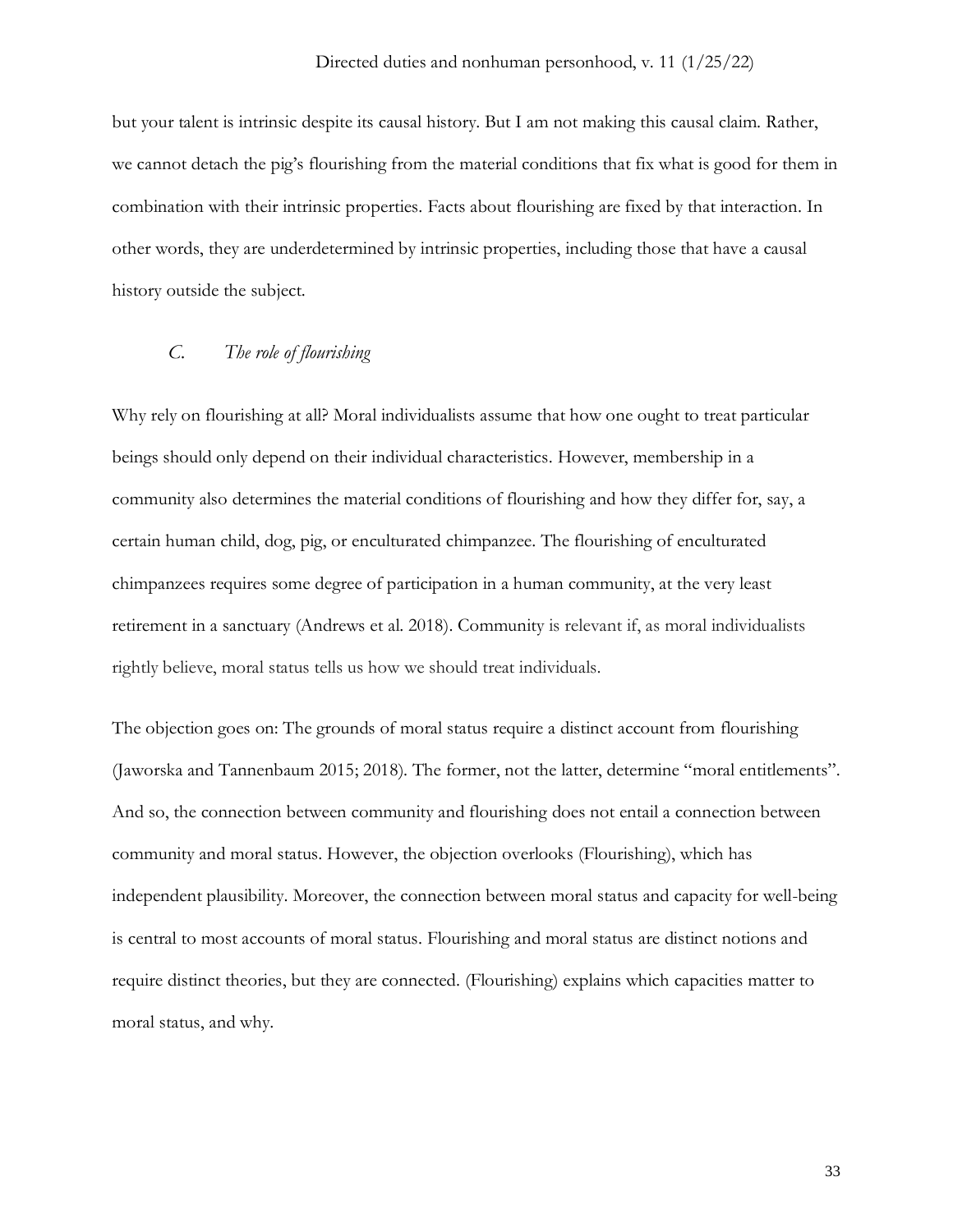### *D. Agent-relativity*

Appeals to relationships as grounds of moral status may seem to only provide agent *relative* reasons, but moral status is supposed to be agent neutral (Jaworska and Tannenbaum 2018; McMahan 2005). For instance, what I owe to *my* cat—to take care of her, not abandon her, make sure she's looked after when I'm out of town, respect her choices, not treat her in degrading ways, and so on—is well explained in terms of personal or associative obligations rather than moral status. But I have argued that I also owe her what we owe other cats *in virtue of occupying a position in person-space*—say, supporting adoption, rescuing a cat in need, supporting conflict-resolution with wildlife conservation organizations. A theory of moral status must illuminate the reasons we *all* have to treat other creatures in certain ways, and I have argued that some relations matter in exactly this sense. What we owe to other creatures includes what we owe to some of them in virtue of our special relationships but also as members of the community of persons.

## **VII. Conclusion**

Persons make distinctive moral claims on one another, within and across communities. A relational view best reflects the deontic relational character of the moral community. I have argued that it can accommodate nonhuman persons, thus dissolving the Challenge of Scope: human equality is compatible with nonhuman personhood. I have eschewed moral individualism. In fact, I suspect it is responsible for the failure of previous theories to maintain coherence against the competing pressures of the Challenge of Scope.

The structure of personhood is a unified set of deontic relations among persons within person-space whose flourishing depends on and determines the structure of the community. My account is both conservative and revisionary in that it secures personhood for (almost) all human beings and (many)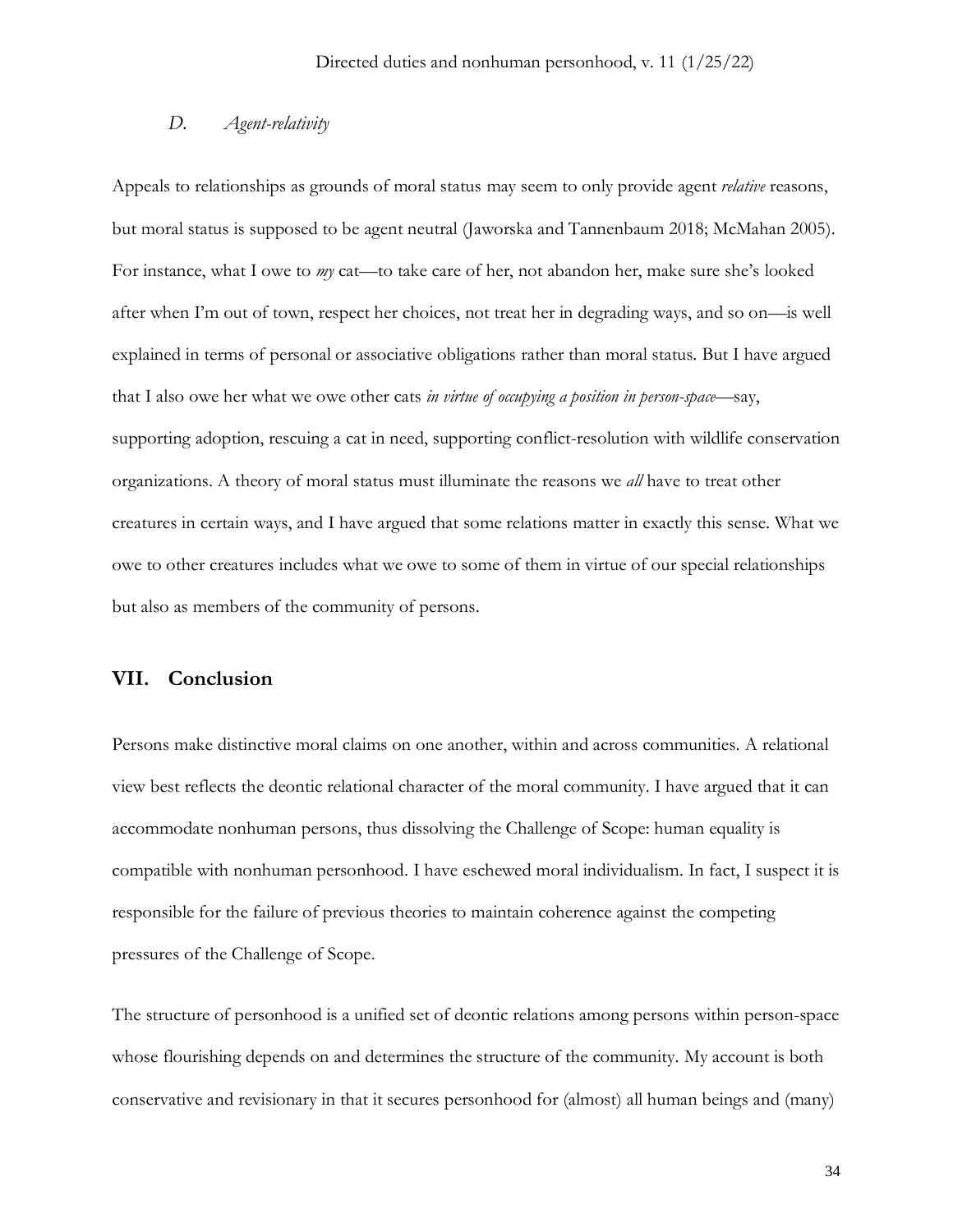nonhuman animals. Many questions remain about the specification of the content of rights and

duties, and the principles governing relations between different moral communities, but the

relational view provides a blueprint for answering these questions.

# **References**

- Andrews, Kristin, Gary Comstock, Gillian Crozier, Sue Donaldson, Andrew Fenton, Tyler John, L. Syd Johnson, Robert C. Jones, Will Kymlicka, Letitia Meynell, Nathan Nobis, David M. Pena-Guzman, and Jeff Sebo. 2018. *Chimpanzee Rights: The Philosophers' Brief*. London: Routledge.
- Andrews, Kristin and Susana Monsó. Forthcoming. Animal moral psychologies. In *The Oxford Handbook of Moral Psychology*, ed. John Doris and Manuel Vargas. New York: Oxford University Press
- Arneson, Richard J. (1999). What, if anything, renders all humans morally equal? In Jamieson, D. (ed.), *Peter Singer and his Critics*. Blackwell, Oxford, pp 103–128
- Carter, Ian (2011) Respect and the basis of equality. *Ethics* 121(3): 538–571
- Beauchamp Tom L. 1999. The failure of theories of personhood. *Kennedy Institute of Ethics Journal* 9(4): 309–24.
- Beck, Simon and Oritsegbubemi Oyowe. 2018. Who gets a place in person-space? *Philosophical Papers* 47(2): 183–198.
- Behdadi, Dorna. 2021. A Practice-Focused Case for Animal Moral Agency. *Journal of Applied Philosophy* 38 (2): 226–43. [https://doi.org/10.1111/japp.12486.](https://doi.org/10.1111/japp.12486)
- Bekoff, Marc and Jessica Pierce. 2009. *Wild Justice: The Moral Lives of Animals*. Chicago: The University of Chicago Press.
- Blattner, Charlotte E. (2020). Animal labour: Toward a prohibition of forced labour and a right to freely choose one's work. In C. E. Blattner, K. Coulter, & W. Kymlicka (Eds.), *Animal Labour: A New Frontier of Interspecies Justice?*, pp. 91–115. Oxford: Oxford University Press
- Boesch, Christophe. 2012. From material to symbolic cultures: Culture in primates. In The Oxford Handbook of Culture and Psychology, ed. Jaan Valsiner, 677-692. Oxford: Oxford University Press
- Boyd, Robert. 2017. *A Different Kind of Animal: How Culture Transformed Our Species*. Princeton, NJ: Princeton University Press
- Chan, Sarah. 2009. Should we Enhance Animals? *Journal of Medical Ethics* 35(11): 678–83.
- Chan, Sarah and John Harris. 2011. Does a Fish Need a Bicycle? Animals and Evolution in the Age of Biotechnology. *Cambridge Quarterly of Healthcare Ethics* 20(3): 484–92.
- Chappell, Sophie Grace. 2011. On the very idea of criteria for personhood. *The Southern Journal of Philosophy* 49: 1–27.
- Cochrane, Alasdair. 2016. Labour Rights for Animals. In *The Political Turn in Animal Ethics*, Robert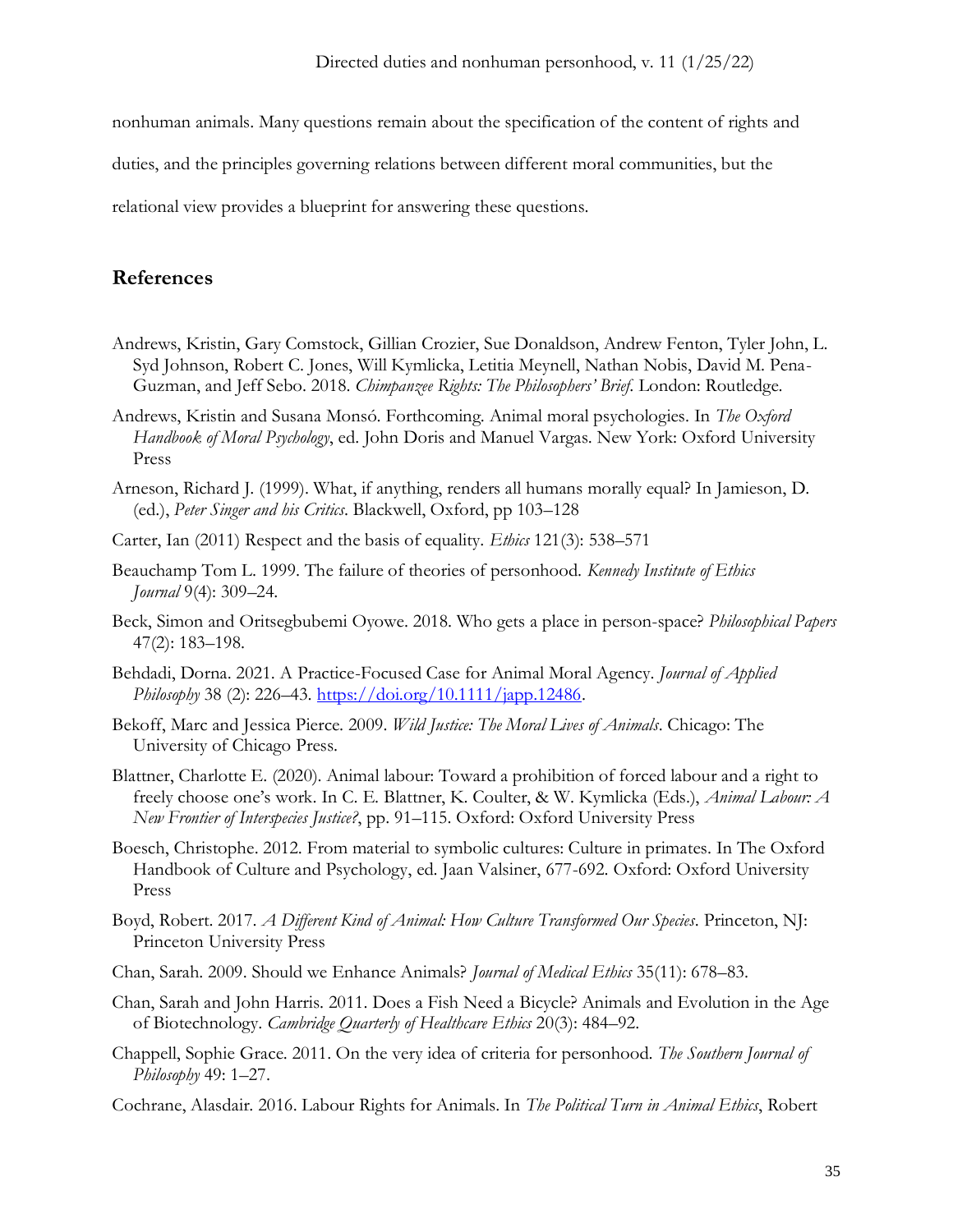Garner and Siobhan O'Sullivan, eds., pp. 15-32. London: Rowman and Littlefield

- Darby, Derrick. 2009. *Rights, Race, and Recognition*. Cambridge: Cambridge University Press.
- Darwall, Stephen. 2006. *The Second*‐*Person Standpoint*. Cambridge, MA: Harvard University Press.
- Darwall, Stephen. 2013. Bipolar Obligation. In *Morality, Authority, and Law: Essays in Second-Personal Ethics I*, pp. 20-39. Oxford: Oxford University Press.
- DeGrazia, David. 1996. *Taking Animals Seriously: Mental Life and Moral Status*. Cambridge: Cambridge University Press
- DeGrazia, David. 2007. Human-animal chimeras: human dignity, moral status, and species prejudice. *Metaphilosophy* 38(2-3): 309–29.
- DeGrazia, David. 2014. On the moral status of infants and the cognitively disabled: a reply to Jaworska and Tannenbaum. *Ethics* 124(3): 543–556.
- DeGrazia, David. 2016. Modal personhood and moral status: a reply to Kagan's proposal. *Journal of Applied Philosophy* 33(1): 22–25.
- Delon, Nicolas. 2020. Pervasive Captivity and Urban Wildlife. *Ethics, Policy & Environment* 23 (2): 123–43.
- Diamond, Cora. 1978. Eating meat and eating people. *Philosophy*. 53(206): 465–79
- Diamond, Cora. 1991. The Importance of Being Human. In David Cockburn, ed., *Human Beings,* pp. 35-62. Cambridge: Cambridge University Press.
- Donaldson, Sue and Will Kymlicka. 2011. *Zoopolis: A Political Theory of Animal Rights*. Oxford: Oxford University Press.
- Donaldson, Sue and Will Kymlicka. 2015. Farmed animal sanctuaries: the heart of the movement? *Politics & Animals* 1: 50–74.
- Douglas, Thomas. Forthcoming. Is Moral Status Good for You? In *Stephen Clarke, Hazem Zohny & Julian Savulescu* (eds.), *Rethinking Moral Status*. Oxford: Oxford University Press.
- Feinberg, Joel. 1980. The nature and value of rights. In *Rights, Justice, and the Bounds of Liberty*, pp. 159–84. Princeton, NJ: Princeton University Press.
- Grau, Christopher. 2010. Moral Status, Speciesism, and Liao's Genetic Account. *Journal of Moral Philosophy* 7(3): 387-96.
- Hart, H. L. A. 1972. Bentham on Legal Powers. *Yale Law Journal* 81(5): 799–822.
- Haslanger, Sally. 2005. What Are We Talking about? The Semantics and Politics of Social Kinds. *Hypatia* 20(4): 10–26
- Healey, Richard and Angie Pepper. 2020. Interspecies justice: agency, self-determination, and assent. *Philosophical Studies*.<https://doi.org/10.1007/s11098-020-01472-5>
- Henrich, Joseph. 2017. *The Secret of Our Success: How Culture is Driving Human Evolution, Domesticating Our Species, and Making Us Smarter*. Princeton, NJ: Princeton University Press
- Hohfeld, Wesley Newcomb. 1913. Some fundamental legal conceptions as applied in judicial reasoning. *Yale Law Journal* 23: 16–59.
- Jaworska, Agnieszka and Julie Tannenbaum. 2014. Person-rearing relationships as a key to higher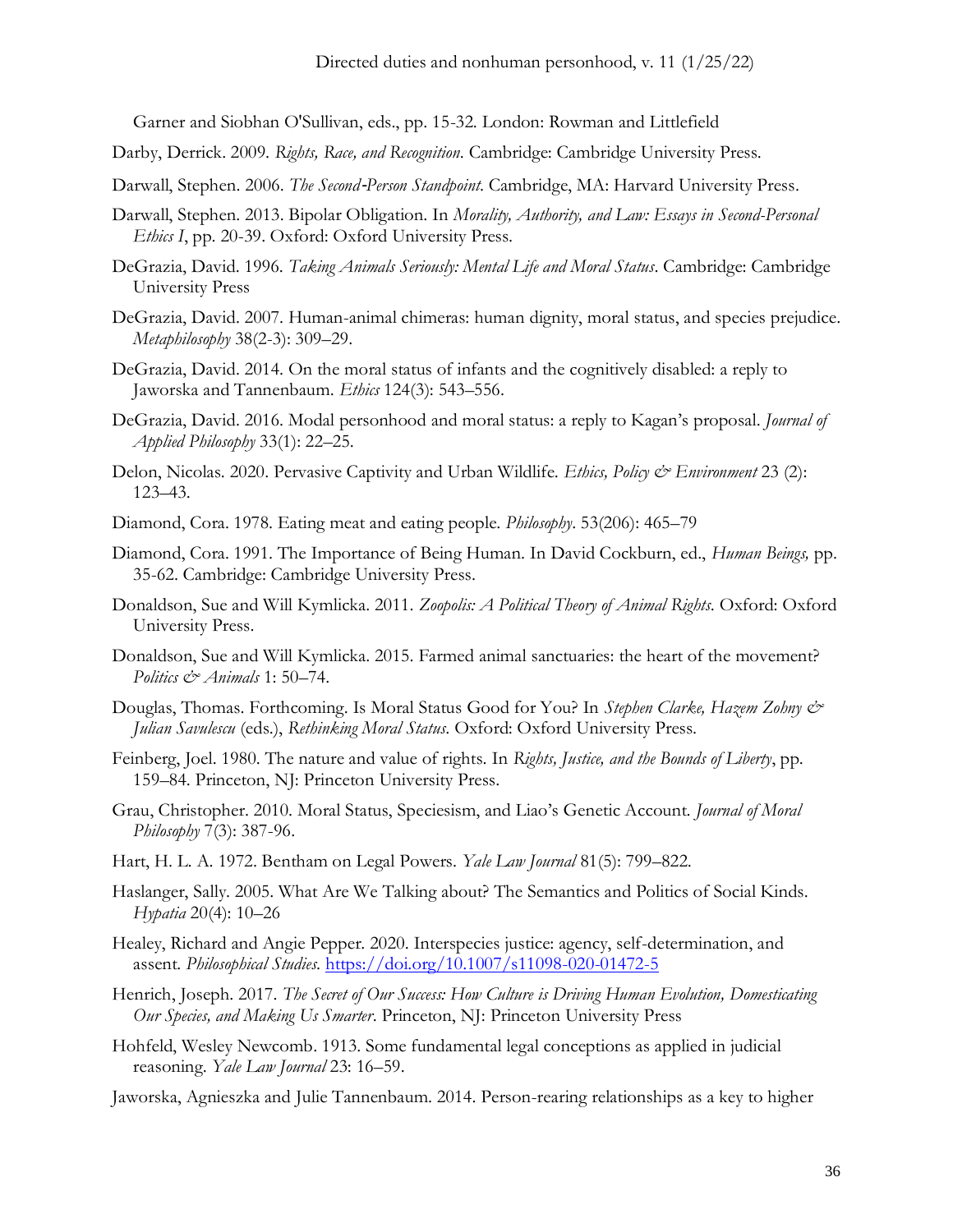moral status. *Ethics* 124 (2): 242–271.

- Jaworska, Agnieszka and Julie Tannenbaum. 2015. Who has the capacity to participate as a rearee in a person-rearing relationship? *Ethics* 25(4): 1096–1113.
- Jaworska, Agnieszka and Julie Tannenbaum. 2018. The grounds of moral status. *The Stanford Encyclopedia of Philosophy* (Spring 2018 Edition), ed. Edward N. Zalta. [http://plato.stanford.edu/archives/spr2018/entries/grounds-moral-status/.](http://plato.stanford.edu/archives/spr2018/entries/grounds-moral-status/)
- Kagan, Shelly. 2016. What's wrong with speciesism? *Journal of Applied Philosophy* 33(1): 1–21.
- Kagan, Shelly. 2019. *How to Count Animals, More or Less*. Oxford: Oxford University Press.
- King, Barbara J. 2013. *How Animals Grieve*. Chicago: The University of Chicago Press.
- Kittay, Eva F. 2017. The moral significance of being human. *Proceedings and Addresses of the American Philosophical Association* 91: 22–42.
- Korsgaard, Christine. 2018. *Fellow Creatures: Our Obligations To The Other Animals*. Oxford: Oxford University Press.
- Kumar, Rahul. 2003. Who can be wronged? *Philosophy & Public Affairs* 31(2): 99-118.
- Liao, S. Matthew. 2010. The basis of human moral status. *Journal of Moral Philosophy* 7(2): 159–179.
- Liao, S. Matthew. 2012. The genetic account of moral status: a defense. *Journal of Moral Philosophy* 9 (2): 265-277.
- Lindemann, Hilde. 2014. *Holding and Letting Go: The Social Practice of Personal Identities*. New York: Oxford University Press.
- Locke, John. 1975. *An Essay Concerning Human Understanding* (1689; 1694), ed. Peter H. Nidditch. Oxford: Oxford University Press.
- May, Simon C. 2015. Directed duties. Philosophy Compass 10(8): 523–532.
- McMahan, Jeff. 2002. *The Ethics of Killing: Problems at the Margins of Life*. New York: Oxford University Press
- McMahan, Jeff. 2005. 'Our Fellow Creatures'. *The Journal of Ethics* 9: 353–380.
- McMahan, Jeff. 2008. Challenges to Human Equality. *The Journal of Ethics* 12(1): 81-104
- McMahan, Jeff. 2016. On 'Modal Personism'. *Journal of Applied Philosophy* 33(1): 26-30.
- Mills, Charles W. 2017. *Black Rights / White Wrongs: The Critique of Racial Liberalism*. New York: Oxford University Press
- Monsó, Susana, and Antonio J. Osuna-Mascaró. 2020. Death Is Common, so Is Understanding It: The Concept of Death in Other Species. *Synthese*. [https://doi.org/10.1007/s11229-020-02882-y.](https://doi.org/10.1007/s11229-020-02882-y)
- Palmer, Clare. 2010. *Animal Ethics in Context*. New York: Columbia University Press.
- Pepper, Angie. 2020. Glass Panels and Peepholes: Nonhuman Animals and the Right to Privacy. *Pacific Philosophical Quarterly* 101 (4):628-650
- Rachels, James. 1990. *Created from Animals: The Moral Implications of Darwinism*. Oxford: Oxford University Press.
- Rawls, John. 1971. *A Theory of Justice*. Cambridge, MA: Harvard University Press.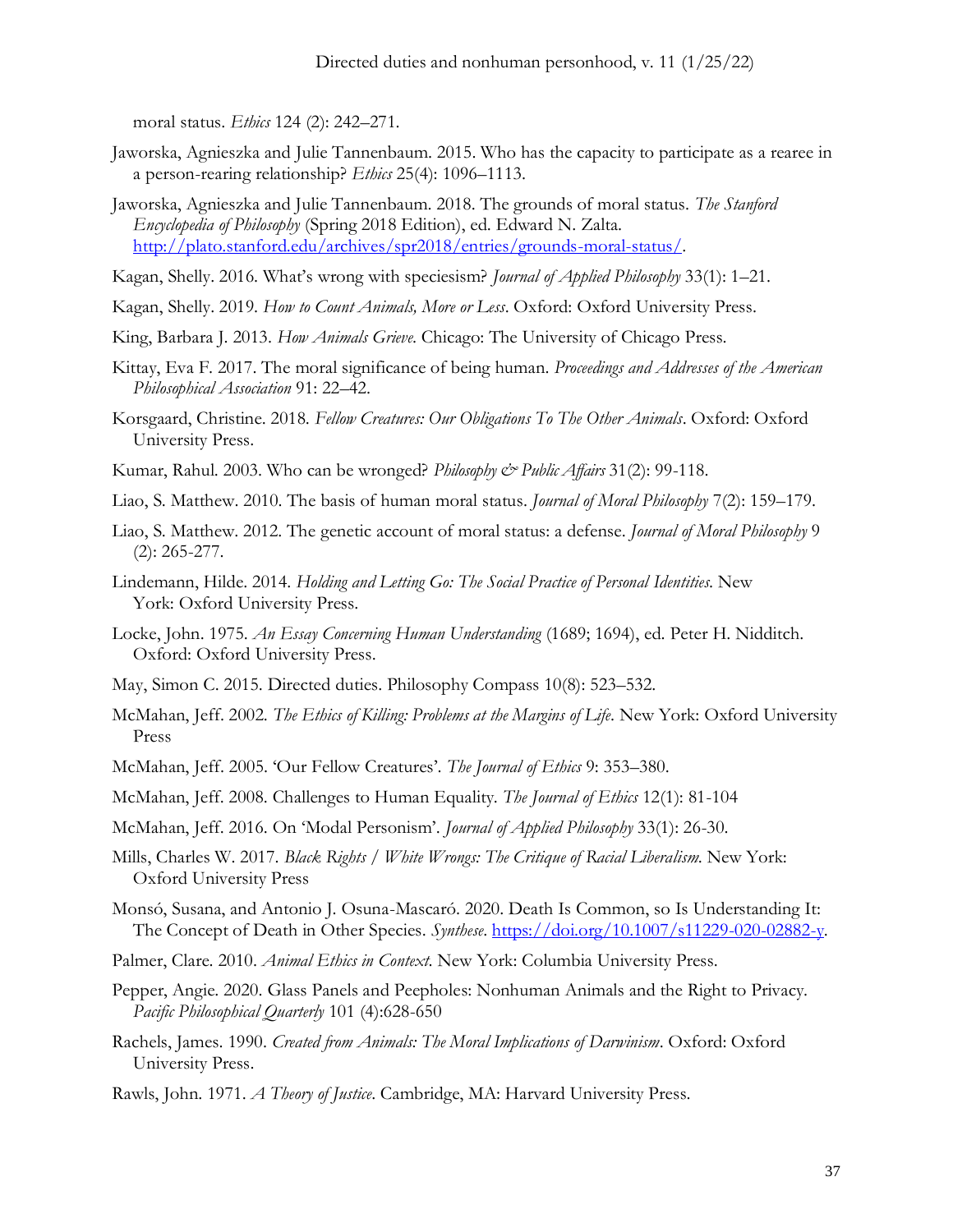- Raz, Joseph. 1990. *Practical Reason and Norms*, 2<sup>nd</sup> edition. Princeton: Princeton University Press.
- Regan, Tom. 1983. *The Case for Animal Rights*. Berkeley: University of California Press.
- Richardson, Henry. 2018. *Articulating the Moral Community. Toward a Constructive Ethical Pragmatism*. New York: Oxford University Press.
- Rowlands, Mark. 2012. *Can Animals be Moral?* New York: Oxford University Press.
- Rowlands, Mark. 2019. *Can Animals be Persons?* New York: Oxford University Press.
- Sangiovanni, Andrea. 2017. *Humanity without Dignity. Moral Equality, Respect, and Human Rights*. Cambridge, MA: Harvard University Press.
- Scanlon, T. M. 1998. *What We Owe to Each Other*. Cambridge, MA: Harvard University Press.
- Schechtman, Marya. 1996. *The Constitution of Selves*. Ithaca: Cornell University Press.
- Schechtman, Marya. 2014. *Staying Alive: Personal Identity, Practical Concerns, and the Unity of a Life*. Oxford: Oxford University Press.
- Schroeder, Mark. 2019. Persons as things. *Oxford Studies in Normative Ethics*, 9: 95-115.
- Singer, Peter. 2016. Why Speciesism Is Wrong: A Response to Kagan. *Journal of Applied Philosophy* 33(1): 31-35.
- Sreenivasan, Gopal. 2010. Duties and their Direction. *Ethics* 120(3), 465-494.
- Steinbock, Bonnie. 1978. Speciesism and the Idea of Equality. *Philosophy* 53: 247–56.
- Stokes, Patrick. 2019. Are there dead persons? *Canadian Journal of Philosophy* 49(6): 755–75.
- Thompson, Michael. 2004. What is it to wrong someone? A puzzle about justice. In *Reason and Value: Themes from the Moral Philosophy of Joseph Raz*, ed. R. Jay Wallace, Philip Pettit, Samuel Scheffler, and Michael Smith, 333-384. Oxford: Oxford University Press.
- Timmerman, Travis and Bob Fischer. 2019. The problem with person‐rearing accounts of moral status. *Thought: A Journal of Philosophy* 8(2): 119–128.
- Valentini, Laura. 2014. Canine Justice: An Associative Account. *Political Studies* 62: 37-52.
- Varner, Gary. 2012. *Personhood, Ethics, and Animal Cognition: Situating Animals in Hare's Two-Level Utilitarianism*. New York: Oxford University Press.
- Vincent, Sarah, Rebecca Ring, and Kristin Andrews. 2019. Normative practices of other animals. In *The Routledge Handbook of Moral Epistemology*, ed. Aaron Zimmerman, Karen Jones, and Mark Timmons, pp. 57–83. New York: Routledge.
- Wagner, Niels-Frederic. 2019. Against cognitivism about personhood. *Erkenntnis* 84: 657–86.
- Waldron, Jeremy. 2017. *One Another's Equals: The Basis of Human Equality*. Cambridge, MA: The Belknap Press.
- Wallace, R. Jay. 2007. Reasons, Relations, and Commands: Reflections on Darwall. *Ethics* 118(1): 24– 36.
- Wallace, R. Jay. 2019. *The Moral Nexus*. Princeton: Princeton University Press.

Weinrib, Ernest. 1996. *The Idea of Private Law*. Cambridge, MA: Harvard University Press.

Whitehead, Hal and Luke Rendell. 2015. *The Cultural Lives of Whales and Dolphins*. University of